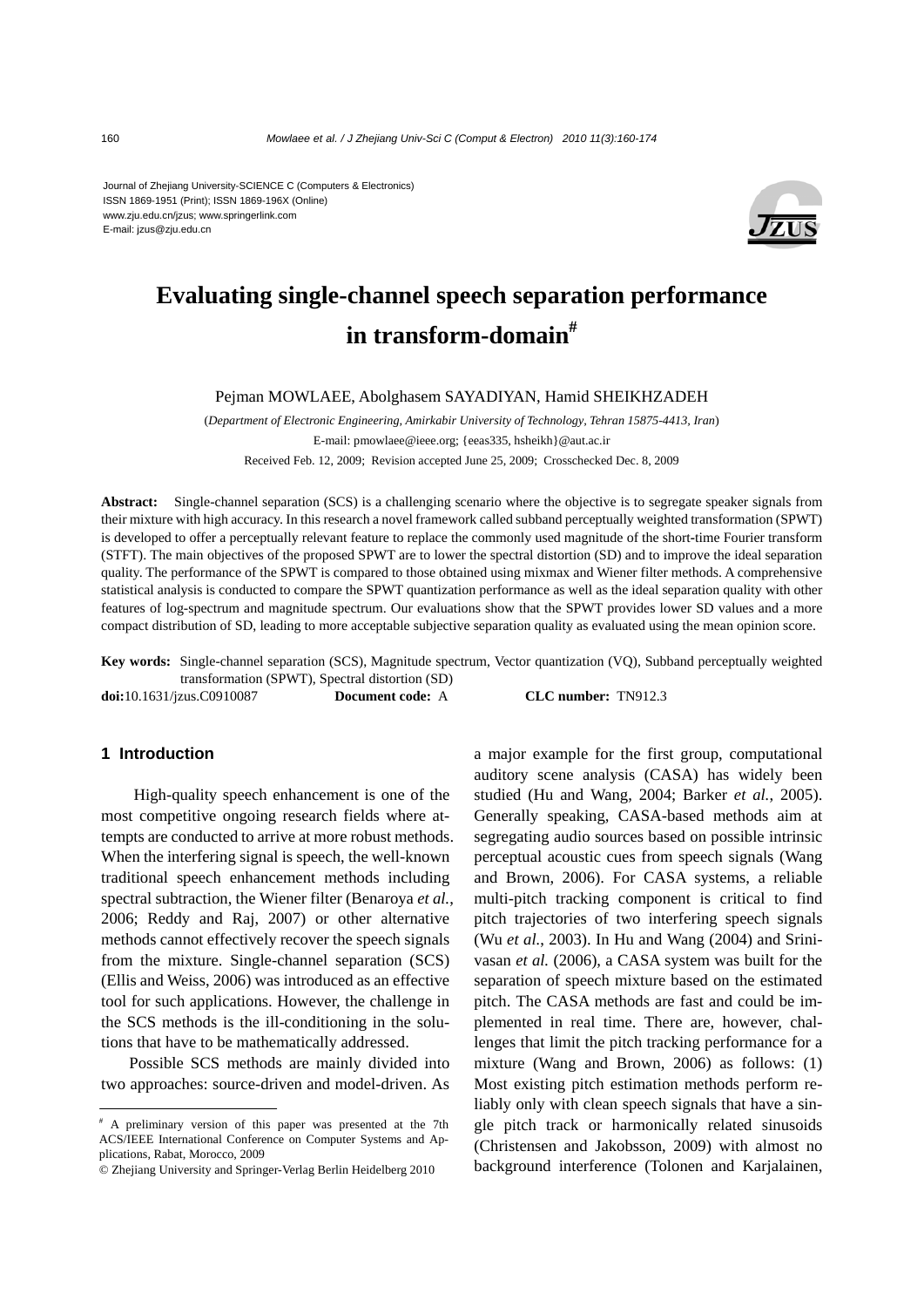2000). (2) It is possible to perform a reliable pitch estimation using a mixture of a dominant (target) and a weaker (masking) signal as long as the pitches of the masking and target speech are different in a short frame (Gu and Stern, 2008). A high similarity between the interference and target pitch trajectories results in performance degradation of CASA methods (Srinivasan and Wang, 2008). (3) Because of energetic masking defined in Srinivasan and Wang (2008), the weaker signal frames are masked by the stronger ones complicating the pitch estimation. Accordingly, at target-dominant time-segments, it is possible to accurately track the pitch contour of only the dominant (target) signal. (4) Pitch tracking performance has not been promising for scenarios where the underlying signals include mixtures of unvoiced and voiced frames and as a result, the separated speech signals include severe cross-talks (Radfar *et al*., 2007).

As an alternative SCS method, speech fragment decoding (Barker *et al.*, 2005) is known as a combinational method that successfully integrates sourceand model-driven approaches. Barker *et al.* (2005) employed the method for a robust speech recognition task. In this method, a top-down search is performed with a bottom-up grouping along with sound fragments. Speech fragment decoding can also be used for the signal reconstruction of the target speech (Barker *et al.*, 2005; 2006). However, separation methods based on speech fragment decoding encounter difficulties when both sources are speech. Fragment decoding as presented in Barker and Shao (2007) requires the testing of all the possible fragment combinations by incorporating full hidden Markov models (HMMs) for speech signals. Among all possible segmentations, the one resulting in the lowest recognition error rate is selected at the decoder. Hence, the word-sequence with the highest likelihood is found. This brings high computational complexity making the method intractable. In addition, according to Barker and Shao (2007) the performance significantly degrades when the signal-to-noise ratio (SNR) is reduced from 6 to −9 dB. Additionally, reliable identification of the speech-dominated regions in the mixture is a challenging task, especially in the case of high energetic portions of the interferer that can easily be mistaken with the target speech (Barker *et al.*, 2005). Hence, the separation performance may significantly degrade when energetic masking occurs at a signal-to-signal ratio (SSR) of lower than −6 dB or so (Radfar *et al.*, 2006a). Additionally, at low SSRs, the segregated signals would suffer from cross-talks.

Due to the difficulties discussed, in this work we do not consider CASA methods including speech fragment decoding for separating speech mixtures at low SSRs.

As an alternative form of SCS, the model-based SCS is commonly employed to deliver an appropriate separation quality at SSRs typically at or above 0 dB. Several model-based separation systems based on vector quantization (VQ) (Ellis and Weiss, 2006), HMMs (Roweis, 2003; Kristijansson *et al*., 2006), and Gaussian mixture models (GMMs) (Reddy and Raj, 2007) have been introduced. The separation performance of the model-based methods depends on two factors: (1) the statistical model employed for each speaker, and (2) the selected feature type. The feature employed should possess two properties: the additivity property (for example, additivity for the spectrogram magnitude (Bach and Jordan, 2006)) and high quantization performance (Ellis and Weiss, 2006; Mowlaee and Sayadiyan, 2008). To obtain an improved model, it is generally accepted that selecting a proper distortion measure plays a key role in the overall performance in a VQ-based system. According to Hai and Lois (1998), a proper distortion measure should highly correlate with the subjective results and at the same time provide high computational efficiency. In a recent study (Radfar *et al*., 2006b), three different feature types of modulated lapped transform (MLT) coefficient, log spectrum and a combination of the spectral envelope and pitch frequency parameter were compared in a VQ-based speech separation scenario. It was concluded that the mask-based methods suffer from cross-talk, as reported in Radfar *et al.* (2006b), in segments where energetic masking occurs (low SSRs) (Srinivasan and Wang, 2008). Additionally, according to the results reported in Radfar *et al.* (2006b), it was observed that the integration of pitch and spectral envelope is not an effective SCS solution since extracting pitch frequencies from a mixed signal is challenging (Radfar *et al.*, 2006a). Moreover, large gross error rates of a multi-pitch tracker reported in Radfar *et al.* (2006a) may result in the selection of incorrect indices of VQ codebooks and as a consequence degrade the perceptual quality of the separated signal.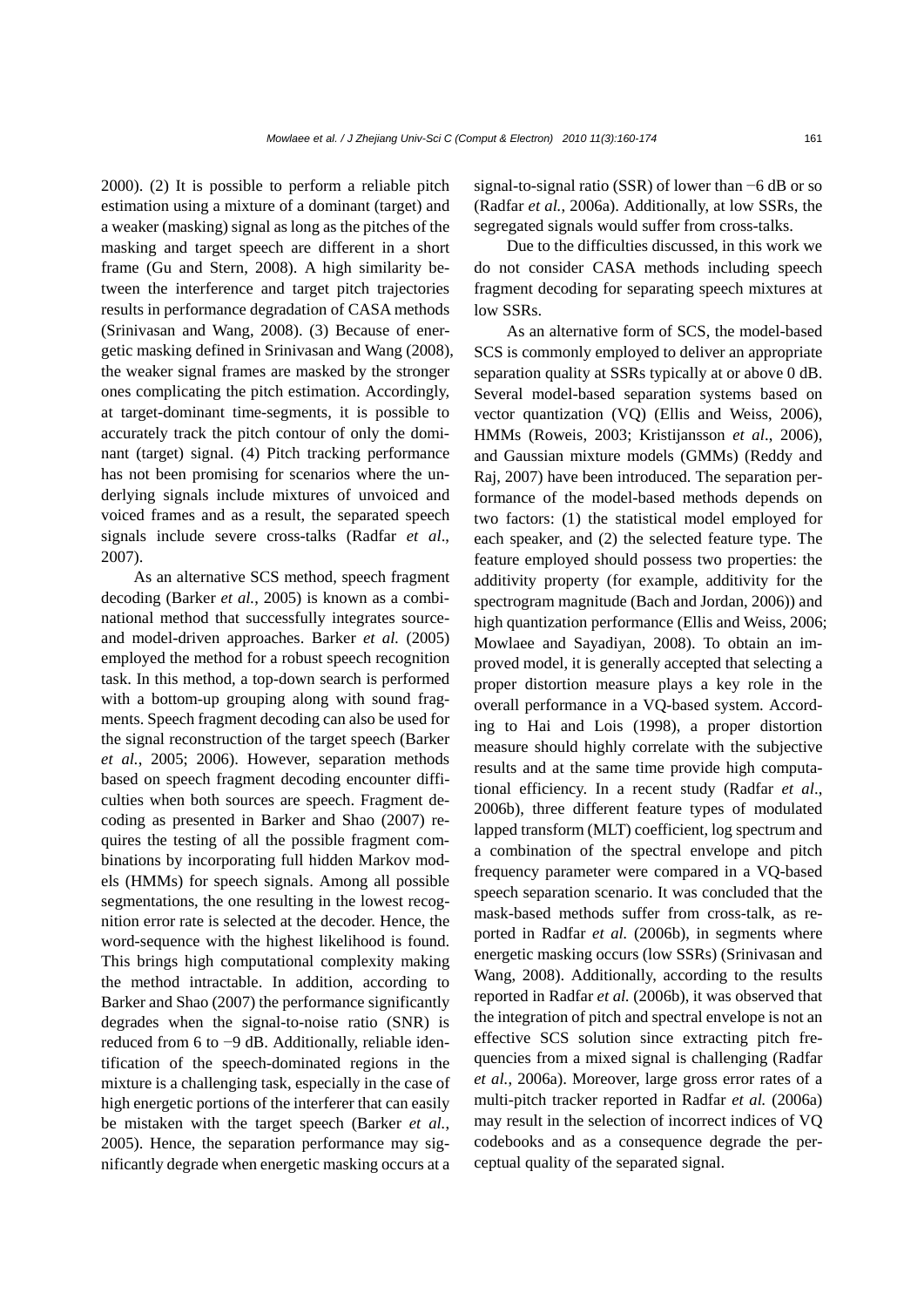Another example for model-based techniques is the factorial method. In Kristijansson *et al.* (2006) the proposed factorial HMM-based speech separation surpassed human listener performance at SSRs of 0 dB through −6 dB across all speakers. In this case, each of the underlying speech signals in the mixture is modeled with a separate HMM. The mixed signal is modeled with a factorial HMM to model the contribution of the speakers in the mixture. The mixture estimation process is complex, time consuming, intractable, and a huge state space is required to capture every possible signal transition state. For instance, according to Roweis (2003) for a two-speaker separation task, 8000 states are required to accurately model one speaker.

Another example of model-based SCS is the MAX-VQ framework presented in Li *et al.* (2010). The selected codewords in MAX-VQ are mean vectors previously trained with clean speech signals. This inevitably leads to errors in estimating correct masks in the presence of interference (Li *et al.*, 2010). Furthermore, employing the mask signal, the MAX-VQ provides re-synthesis that is corrupted with cross-talks (Radfar *et al.*, 2007).

Analogous to the discrete Fourier transform (DFT) based spectral coefficients, Gammatone filterbank (GF) coefficients have also been used to produce binary masks to segregate speech signals from a mixture (Hu and Wang, 2004). Each element of this mask determines whether the related GF component is reliable or not at each time frame (Hu and Wang, 2004). Pitch tracks are found using the GF responses. The overall separation performance degrades when energetic masking at overlapping frames occurs. Additionally, mask-based methods inevitably introduce cross-talks in the outputs (Hu and Wang, 2004).

This research is aimed at developing a method of model-based SCS that performs satisfactorily at low SSRs. Based on the analysis of available literature, we believe that model-based methods have a higher potential for such a goal. Many separation methods predominantly employ short-time Fourier transform (STFT) vectors as their feature parameters. There has been an increasing research interest in efficient vector quantization approaches to resolve the poor quantization performance of the STFT-based methods. Jensen *et al.* (2003) proposed a perceptual distortion measure to transform the STFT features from the linear domain to a perceptual domain, leading to a

norm that highly correlates with subjective quality. This is in contrast to the common  $L_2$ -norm distortion measure that is not consistent with the perceptual quality (Jensen *et al.*, 2003). The hybrid transform coder (HTC) (Kondoz and Evans, 1987) together with the perceptual subjective tests (Kondoz and Evans, 1988) revealed that the subband VQ method provides extra robustness in the presence of different speakers and improves the quantization performance. A weighted codebook-mapping (WCBM) method was also presented in Zavarehei *et al.* (2007) to improve the speech enhancement performance by restoring the suppressed information. Based on these three research approaches, it is reasonable to expect that processing in subbands provides improvements over the separation performance of conventional STFTbased methods.

The major objective of this work is to improve the SCS performance for a human listener as measured by subjective evaluations such as the mean opinion score (MOS) or objective evaluations (such as perceptual evaluation of speech quality (PESQ) and weighted spectral slope (WSS)) that correlate well with subjective evaluations. As a starting point, a transformation is designed to be applied to the STFT signal parameters at each frame to obtain a new feature vector. Inspired by subband coding and psychoacoustic foundation of the Mel scale and perception of loudness, one main contribution of this research is to derive an appropriate transformation called subband perceptually weighted transformation (SPWT) to be applied to the magnitude STFT. The new transformation improves the separation performance in the SCS problem. In particular, to investigate the effectiveness of the new feature vector, the separation performance of the proposed method is compared to that obtained using magnitude spectrum and log-spectrum magnitude. The evaluations are made in two steps: (1) in terms of objective measures to assess the upper-bound for the SCS performance, and (2) in terms of the SD statistics by performing a statistical analysis on SD measures (including outlier percentage and average SD) to assess the quantization performance. In addition, the coded reconstructed signals obtained from different methods are evaluated through the MOS, which determines the perceptual quality of the reconstructed signals. Through conducting extensive simulations it is possible to determine which method is more desirable for SCS. It will be clear that by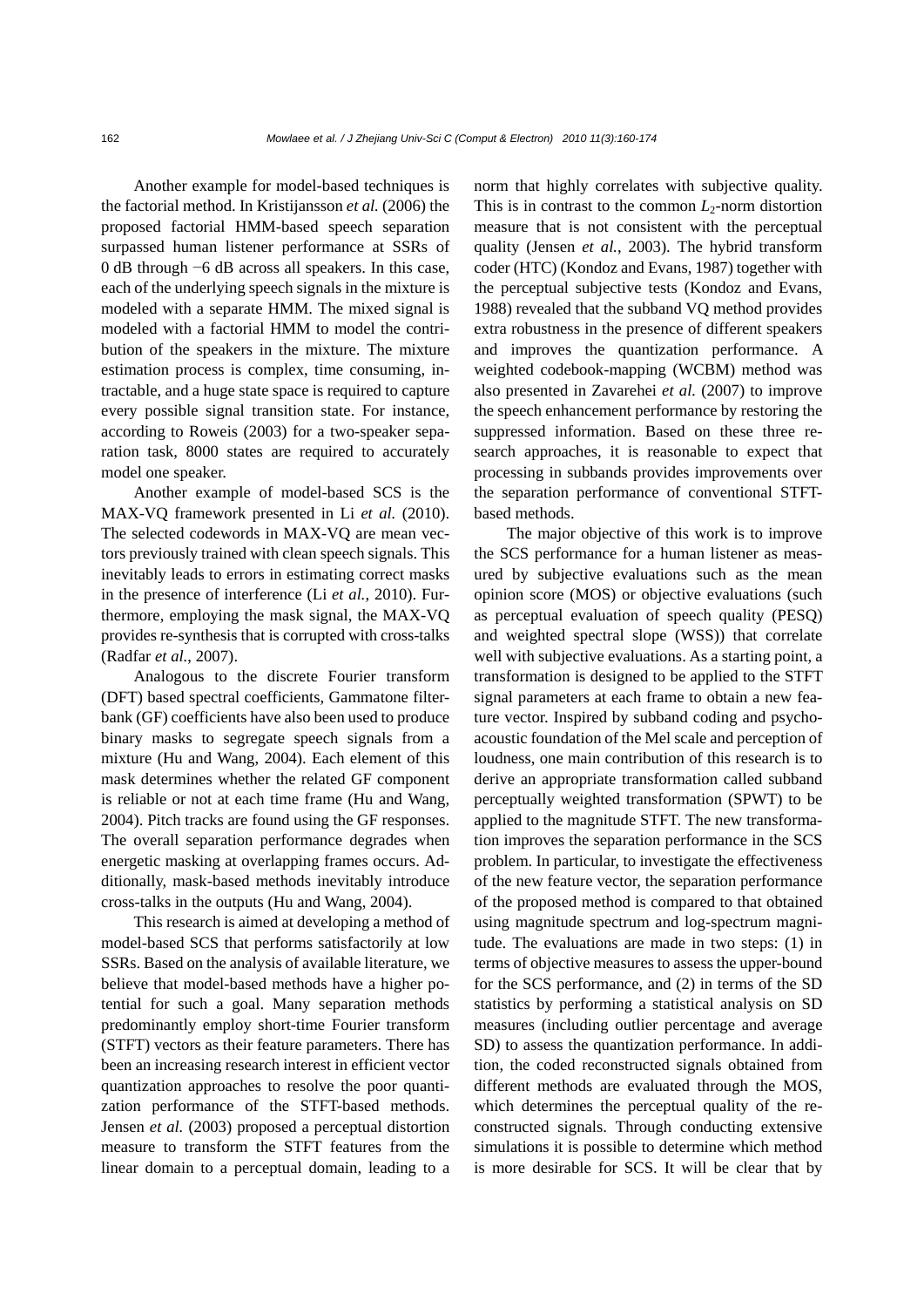applying the proposed method, a higher transparent quantization is achievable, leading to a higher separation performance in comparison with the STFTbased methods.

### **2 Review of model-based approaches**

In this section, various major parts of modelbased SCS approaches are reviewed. The first part is the VQ-statistical model to generate codebooks. The second part is dedicated to the feature type. The last part is an appropriate distortion measure required to obtain an effective quantizer.

# **2.1 Vector quantization based speakers statistical models**

To apply the model-based approach, first we obtain the DFT spectra from the sentences uttered by speakers. Each utterance is composed of a number of frames. For each frame index *j* from the overall utterance set, we define  $S_i(f)$  as the DFT magnitude spectrum with *f*=1, 2, …, *L* and *j*=1, 2, …, *N*, where *N* represents the number of training vectors for all extracted features, and *L* indicates the DFT dimensionality. In order to apply the model-based approach for SCS, we provide a codebook for each speaker. The main objective of a model-based separation technique is to find *M* representative vectors where *M* is the VQ codebook size. In practice, *N* is selected sufficiently large compared to *M*, typically *N*≈*K*×*M* with *k*>100. An appropriate selection of *M* is determined by the required accuracy and the tolerable complexity.

#### **2.2 Feature type selection problem**

The speech short-term spectrum is susceptible to frequency response distortions introduced by communication media. Relative spectral processing (RASTA) methodology proposed in Hermansky and Morgan (1994) makes the short-term spectrum-based methods robust to linear spectral distortions (Hermansky, 1990). It is expected that selecting superior features will enable the statistical models to obtain high quality separation results. We propose a transformation (indicated by TD{⋅}) to map the STFT feature vectors to another domain. The new domain is called the transform-domain and possesses more perceptual information compared to the previous STFT feature set. The transformation, which as

shown in next sections is based on solid foundations, results in a better representation.

Most of previous separation methods (Ellis and Weiss, 2006; Kristijansson *et al.*, 2006; Reddy and Raj, 2007) predominantly employed the STFT feature parameters as their feature vectors. However, the STFT feature bears drawbacks as follows: (1) all frequency bins in the STFT are uniformly weighted (Ellis and Weiss, 2006); (2) no perceptual considerations of the human auditory system are taken into account (Ellis and Weiss, 2006; Mowlaee and Sayadiyan, 2008); and (3) the magnitude DFT-spectrum feature vectors introduce weak quantization behaviors as indicated in Mowlaee and Sayadiyan (2008). This is mainly due to the fact that magnitude spectrum possesses many perceptually irrelevant peaks and valleys that consequently bias the centroids in a vector quantizer toward an erroneous direction (Mowlaee and Sayadiyan, 2008). This in turn prevents the quantizer from effectively modeling the most perceptually important STFT bins to minimize SD, as detailed in Mowlaee and Sayadiyan (2008). As a result, applications of the STFT-based mixture estimators including VQ-based, the binary mask (Roweis, 2003; Hu and Wang, 2004; Radfar *et al.*, 2007), and the Wiener filter (Benaroya *et al.*, 2006; Srinivasan *et al.*, 2006; Reddy and Raj, 2007) would cause inevitable errors, especially at ambiguous overlapping regions. These drawbacks of STFT introduce challenges to the model-based techniques severely degrading the separation performance. In this work, we propose a new transformation that is combined with a distortion measure (as described in the following sections), leading to significant improvements of the perceptual quality of the VQ-based SCS.

#### **2.3 Distortion measure**

The main objective for a VQ-based system is to minimize the average distortion between the uncoded and coded vectors in a mean-square error (MSE) sense (using  $L_2$ -norm) or perceptual measures. An effective distortion measure should be subjectively meaningful and highly correlate with human perceptual quality. Various speech applications necessitate different distortion measures specifically designed and optimized for the application. In this research, we follow a procedure to propose a new distortion measure in a transform domain called the SPWT.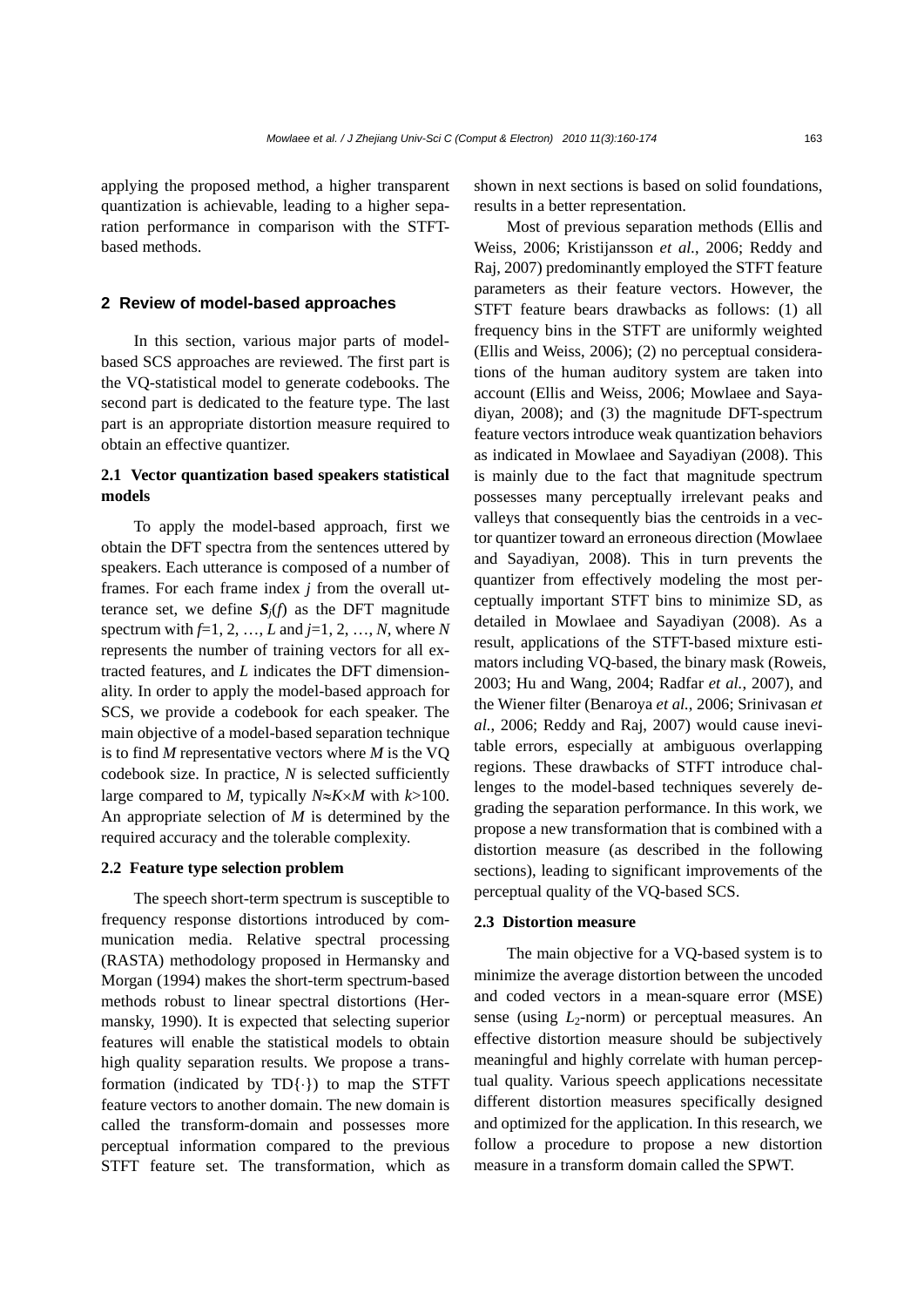#### **2.4 The proposed feature parameters**

A suitable transformation for a separation scenario should possess several characteristics: (1) producing low quantization errors in terms of the SD, and (2) appropriately weighting the perceptually important regions of the magnitude spectrum (similar to subband coding (Kondoz and Evans, 1988)), HTC (Kondoz and Evans, 1987), and WCBM for speech enhancement (Zavarehei *et al.*, 2007).

In the following, we present our newly proposed feature set to be used in the separation scenario. The proposed features (also called transform-domain features) are based on our recent research in Mowlaee and Sayadiyan (2008; 2009). The new feature is attained by taking the following two steps: (1) Normalize each code-vector (STFT magnitude spectrum) to its maximum value. This scales the feature values to lie within (0, 1]. Moreover, in clustering techniques it has been shown that employing normalized features improves the classification accuracy (Bishop, 2006). (2) Utilize the logarithm of the normalized magnitude spectrum in step (1) to reduce the dynamic range. These two steps are implemented as

$$
\tilde{\mathbf{S}}_j(f) = \lg(1 + \alpha \left| \mathbf{S}_j(f) \right| / G_j),\tag{1a}
$$

$$
G_j = \sqrt{\sum_{j=1}^{L} |\mathbf{S}_j(f)|^2},\tag{1b}
$$

where  $G_i$  is the energy of the magnitude spectrum for the *j*th frame with  $f \in [1, L]$ , and *L* indicates the total number of DFT-points. In Eq. (1a),  $\alpha$  is a balancing parameter to be optimized with  $\alpha > 1$ ,  $S_j^n(f) = |S_j(f)|/G_j$  is the normalized magnitude spectrum and  $\tilde{S}_i$  is our proposed transformed feature vector. In the rest of the paper by each formula or definition we are implicitly allowed to substitute S (magnitude spectrum) with  $\tilde{S}$ (the proposed feature in Eq. (1)). As indicated in Kondoz and Evans (1988) each magnitude spectrum  $|S_i(f)|$ , before searching the codebook, should first be normalized to its gain *Gj*. At the decoder end, the selected normalized magnitude spectrum  $S_j^n(f)$  is multiplied by the original energy  $(G_i)$  for rescaling it to obtain  $\hat{S}_i(f) = G_i Q(S_i(f))$ , where  $Q(S_j(f))$  is the best match of  $S_j(f)$  from the codebook, and  $\hat{S}_j(f)$  is the decoded magnitude spectrum. The new feature

parameter given in Eq. (1) provides three useful properties: (1) emphasizing the spectral peaks, (2) reducing the dynamic range of the magnitude spectrum due to the use of the log function, and (3) balancing the magnitude spectrum by incorporating  $\alpha$ .

## **2.5 On spectral distortion measure**

In this subsection, we briefly review the effectiveness of an appropriate distortion measure. This is useful in describing how the proposed transformdomain feature parameters improve the quantization performance of the STFT features. An SD measure is employed as our performance index to assess the quantization performance. The objective is to find a weighting function that can be used to minimize the averaged spectral distortion and lower the number of outliers within SD>4 dB (Paliwal and Kleijn, 1995; So and Paliwal, 2007). The SD measure for the *j*th frame, SD*j* (in dB), is defined as (Paliwal and Kleijn, 1995)

SD<sub>j</sub> = 
$$
\sqrt{\frac{1}{F} \sum_{f=0}^{F-1} (S_j(f) - \hat{S}_j(f))^2}
$$
, (2)

where  $F$  is around 3 kHz at a sampling rate of 8 kHz, and  $S_i(f)$  and  $\hat{S}_i(f)$  are the uncoded and coded DFT-spectra for the *j*th feature vector (of length *L*), respectively. Employing the Linde-Buzo-Gray (LBG) algorithm in VQ training (Gersho and Gray, 1992), *S<sup>j</sup>* chosen from the training set is assigned to the *m*th cell if  $d(C_{\text{ix}(i)}, S_i) \leq d(C_{\text{ix}(i)}, S_i)$   $\forall i \neq j$ , where  $C_{\text{ix}(i)}$  is the vector pointing to the optimal cell number for frame *j*∈[1, *N*] and ix(*j*)∈[1, *M*], and *M* denotes the number of cells. The objective is to minimize the sum of distortions for  $d(C_{m,j}, S_j)$  at each cell of  $m \in (1, M)$  and for the overall quantization distortion we have

$$
D_{\text{total}} = \sum_{j=1}^{N} d(C_{\text{ix}(j)}, S_j). \tag{3}
$$

The codebook design is started by initializing the centroids using random selection initialization. Next, the LBG algorithm is applied to update these centroids to produce representative vectors as entries of the final codebook. This is accomplished by minimizing a cost function often in  $L_2$ -norm to find the most likely codeword. Dependent on the distance measure, different quantization outcomes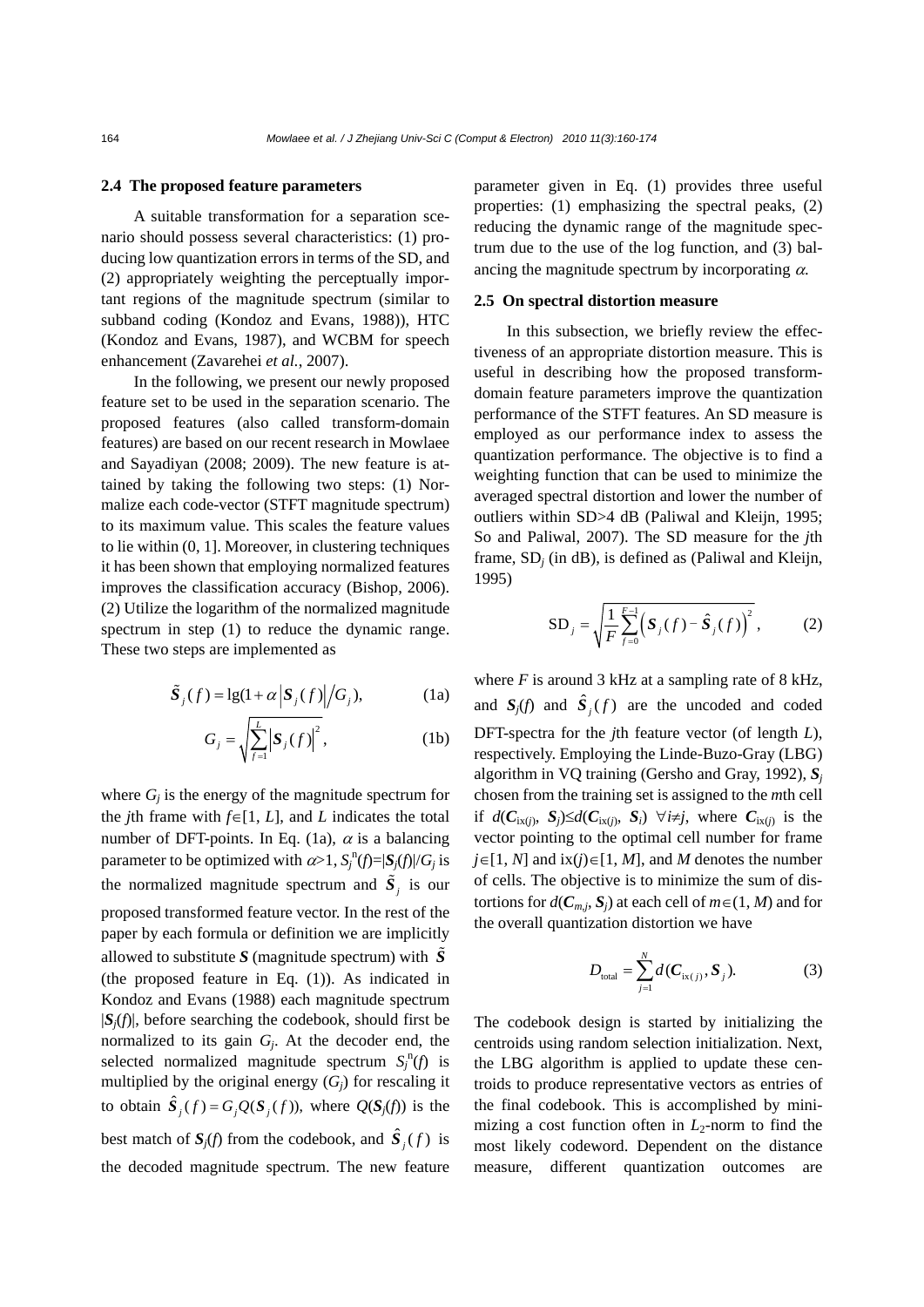achievable. This motivates us to find a new method to improve the quantization performance through optimizing the distortion measure.

# **2.6 Principles of transform-domain vector quantization**

In our transform-domain VQ, a mapping is accomplished by dividing the magnitude spectrum into subbands in Mel scale (also called Mel band grouping). The Mel scale conversion is employed to take into account the logarithmic frequency sensitivity of the human auditory system. The transform-domain quantization steps are considered as  $S_j \stackrel{\mu}{\rightarrow} TD\{\cdot\} \rightarrow$  $Q(\cdot) \to TD^{-1} {\{\cdot \}} \stackrel{\beta}{\to} \hat{S}_j$ , where  $\mu$  and  $\beta$  denote the encoder and the decoder, respectively. The transformdomain distortion is defined as  $d^{\text{TD}}(S_i, \hat{S}_i)$  =  $SD{S_i, TD^{-1}(Q(TD(S_i)))}\$ , where  $TD{\cdot}$  is the transformation,  $Q(\cdot)$  denotes the quantizer, and  $TD^{-1}\{\cdot\}$  is the inverse transformation. The performance of a vector quantization system can be quantified by calculating an average distortion  $E\{d(\mathbf{S}_i, \hat{\mathbf{S}}_i)\},$ 

where  $E\{\cdot\}$  denotes the expectation. The smaller the average distortion is, the better the quantization system will be. The expected distortion for an ergodic stationary process can be expressed as (Gray, 1990):

$$
E\{d(\boldsymbol{S}_j, \hat{\boldsymbol{S}}_j)\} = \lim_{N \to \infty} \frac{1}{N} \sum_{j=1}^N d(\boldsymbol{S}_j, \hat{\boldsymbol{S}}_j), \text{ where } d(\boldsymbol{S}_j, \hat{\boldsymbol{S}}_j)
$$

is the Euclidean distance between the coded and uncoded magnitude spectra  $S_i$  and  $\hat{S}_i$ .

# **3 The proposed transform-domain vector quantization**

In this section, a theoretical analysis is performed to derive the mathematical formulation for the transform-domain SD. The derivation for an appropriate weighted distortion measure for the proposed SPWT is described in detail.

# **3.1 Mathematical derivations for the proposed method**

We derive and propose a distortion measure for the weighted minimization of the SD per Mel scale

subbands. Define  $d^{\text{TD}}$  as the distortion measure in the transform domain and  $TD\{\cdot\}$  as the mapping from STFT into the desired perceptual space. The distortion measure in the transform-domain is given as

$$
\sum_{j=1}^{N} d^{\text{TD}}(C_{\text{ix}(j)}, S_j) = \sum_{j=1}^{N} \left\| \text{TD}\{C_{\text{ix}(j)}\} - \text{TD}\{S_j\}\right\|_2
$$

with  $TD\{S_i\} = \lg(1+\alpha S_i)$ . As described in Mowlaee and Sayadiyan (2008; 2009), the transformation TD{⋅} is an efficient representation for harmonic spectra of speech frames. Then  $d^{\text{TD}}(C_{i(x(i))}, S_i)$  is reduced to

$$
d^{\text{TD}}(C_{\text{ix}(j)}, S_j) = \left\| \text{lg}\left(\frac{1 + \alpha C_{\text{ix}(j)}}{1 + \alpha S_j}\right) \right\|_2.
$$
 (4)

To proceed our mathematical derivation, without loss of generality, let  $\alpha=1$  for simplicity.  $d^{TD}(\cdot)$  can be further approximated by the Taylor series expansion for the natural logarithm as (Spiegel *et al.*, 1998)

$$
\ln(1+x) = \frac{1}{n} \sum_{n=1}^{\infty} (-1)^{n+1} x^n = x - \frac{x^2}{2} + O(x^3),
$$

with  $|x|≤1$ ,  $x≠-1$  and  $O(x^3)$  denoting the higher order terms. Substituting the first two terms of the Taylor series into Eq. (4), we have

$$
d^{\text{TD}}(C_{\text{ix}(j)}, S_j) = \left\| S_j - \frac{S_j^2}{2} - C_{\text{ix}(j)} + \frac{C_{\text{ix}(j)}^2}{2} \right\|_2
$$
  
= 
$$
\sum_j W_j(f) \underbrace{\left\| S_j(f) - C_{\text{ix}(j)}(f) \right\|_2}_{d(C_{\text{ix}(j)}, S_j)},
$$
 (5)

where  $W_i(f)=1-(S_i(f)+C_{iX(i)}(f))/2$  is the average magnitude spectrum between the optimal centroid  $C_{iX(i)}$ for the *j*th training vector  $S_i$ . Then the spectral distortion, *D*, as an *N*×1 column vector, is defined as

$$
\mathbf{D} = [d(\mathbf{C}_{ix(1)}, \mathbf{S}_1), d(\mathbf{C}_{ix(2)}, \mathbf{S}_2), ..., d(\mathbf{C}_{ix(N)}, \mathbf{S}_N)]^T. (6)
$$

The total distortion  $D_{total}$  in Eq. (3) is obtained by replacing  $d^{\text{TD}}$  from Eq. (5), which will result in

$$
D_{\text{total}} = \text{tr}\left\{\begin{bmatrix} w_1(S_1) & \cdots & 0 \\ \vdots & & \vdots \\ 0 & \cdots & w_N(S_N) \end{bmatrix} D(S) D^{T}(S) \right\}, (7)
$$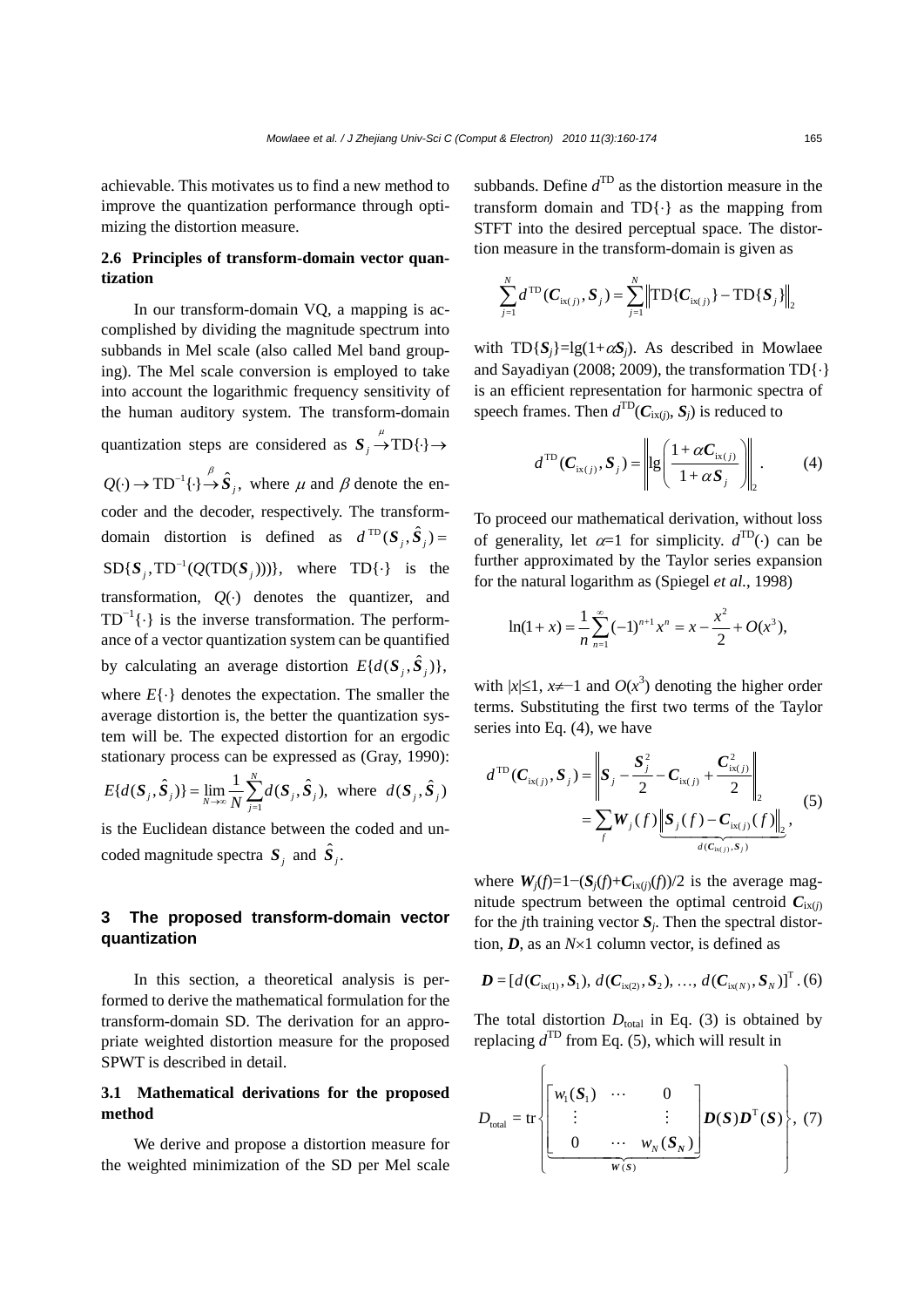where *W*(*S*) is an *N*×*N* diagonal matrix with diagonal elements of  $w_i(S_i(f))=1-(S_i(f)+C_{iX(i)}(f))/2$ . This completes the derivation for the overall distortion in the transform-domain. Simply speaking, the transformation in Eq. (1) leads to a weighted spectral distortion measure proposed in Eq. (7). In the following section it is shown that the proposed SPWT can be implemented by minimizing the  $D_{total}$  in Eq. (7), which can also be interpreted as using a sensitivity matrix *W*(*S*) similar to Gardner and Rao (1995), where the weighted square Euclidean distance (WSED) was incorporated as an approximation to SD formulated as

$$
d_w(S_j, \hat{S}_j) = (S_j - Q(S_j))^T W(S_j)(S_j - Q(S_j)),
$$

where  $S_j$  and  $\hat{S}_j$  indicate the uncoded and coded vectors respectively, and *W*(*Sj*) denotes a diagonal weighting matrix dependent on the magnitude spectrum matrix,  $S_i$ , and can also be interpreted as a transformation similar to our proposed transformation. According to the high-rate quantization theory in Chatterjee and Sreenivas (2008), the spectral sensitivity coefficients are the optimal weights in a minimum MSE (MMSE) sense but in general do not guarantee the minimization of SD in Eq. (2). For small spectral distances, however, the SD in Eq. (7) approaches a simplified quadratically weighted Euclidean error where the weighting matrix is a sensitivity matrix (Gardner and Rao, 1995).

Based on the method in Gardner and Rao (1995), we present a theoretical analysis to obtain the optimal distortion in the transform domain. By considering  $C_{i(x)}$  as a constant, we write a Taylor series expansion for  $d^{\text{TD}}(S_i, C_{\text{ix}(i)})$  around  $C_{\text{ix}(i)}$  as

$$
d^{\text{TD}}(S_j, C_{i\mathbf{x}(j)}) = d^{\text{TD}}(C_{i\mathbf{x}(j)}, C_{i\mathbf{x}(j)}) + d_j^{\text{TD}}(C_{i\mathbf{x}(j)})(S_j - C_{i\mathbf{x}(j)})
$$
  
+ 
$$
\frac{1}{2}(S_j - C_{i\mathbf{x}(j)})^{\text{T}}G(C_{i\mathbf{x}(j)})(S_j - C_{i\mathbf{x}(j)}) + O(||S_j - C_{i\mathbf{x}(j)}||^3),
$$
(8)

where  $d^{\text{TD}}(C_{i\text{x}(i)})$  is a 1×*L* row vector and  $G(C_{i\text{x}(i)})$  is an *L*×*L* matrix, defined as

$$
d_j^{\text{TD}}(C_{\text{ix}(j)}) = \frac{\partial d^{\text{TD}}(S_j, C_{\text{ix}(j)})}{\partial S_j}\Big|_{S_j = C_{\text{ix}(j)}},\tag{9}
$$

$$
G(C_{\text{ix}(j)}) = \frac{\partial^2 d^{\text{TD}}(S_j, C_{\text{ix}(j)})}{\partial S_j^2}\Bigg|_{S_j = C_{\text{ix}(j)}}.
$$
 (10)

From the definition of the distortion function in transform-domain in Eq. (8), it is observed that  $d^{\text{TD}}(\mathbf{C}_{i\mathbf{x}(j)}, \mathbf{C}_{i\mathbf{x}(j)})$  is zero. Furthermore, to have a local minima we should have  $d_j^{\text{TD}}(C_{i x(j)}) = 0$ . Therefore  $d^{\text{TD}}(S_i, C_{\text{ix}(i)})$  is reduced to

$$
d^{\text{TD}}(S_j, C_{\text{ix}(j)}) = \frac{1}{2}(S_j - C_{\text{ix}(j)})^{\text{T}} G(C_{\text{ix}(j)})(S_j - C_{\text{ix}(j)}) + O(S_j^3). \tag{11}
$$

Note that for a high-rate quantization scenario, the distance  $||S_j - C_{i(x)}||$  between  $C_{i(x)}$  and  $S_j$  in  $G$  gets smaller and we have

$$
d^{\text{TD}}(S_j, C_{\text{ix}(j)}) = \frac{1}{2}(S_j - C_{\text{ix}(j)})^{\text{T}} G(C_{\text{ix}(j)})(S_j - C_{\text{ix}(j)}),
$$
\n(12)

where  $G(C_{i\chi(j)})$  is denoted here as the sensitivity matrix for the transform domain. Note that  $W_i$  in Eq. (5) leads to  $W(S)$  defined in Eq. (7), which serves as a sensitivity matrix. Furthermore  $W_i$  is comparable to  $G(C_{iX(i)})$  in Eq. (12) as the sensitivity matrix in the transform-domain of Eq. (1). By comparing Eq. (12) with Eq. (7) it is observed that the proposed transformation (log function) leads to a weighted spectral distortion, where the weighting matrix *W*(*S*) serves as a sensitivity matrix. Accordingly, by comparing Eqs. (7) and (12) it is concluded that the proposed log transformation given in Eq. (1) leads to a sensitivity matrix  $G(C_{iX(i)})$  that addresses minimization problems to achieve the best matches in transform-domain VQ.

The high-rate quantization scenario leads to a small volume of Voronoi regions (Gersho and Gray, 1992; Gardner and Rao, 1995) and the minimal distortion is achieved by employing a standard Lagrange multiplier technique. The result is a function of the sensitivity matrix  $G(C_{i\chi(j)})$  and the probability density function (PDF) of the transform-domain features (Gardner and Rao, 1995).

# **3.2 Mean-square error distortion measure for SPWT**

According to Ellis and Weiss (2006), the STFT magnitude spectrum plays a key role in mask-based methods as in mixmax (binary mask), Wiener (softmask) and the model-based SCS. However, due to the poor quantization performance of STFT feature vectors, the quality of the separation method would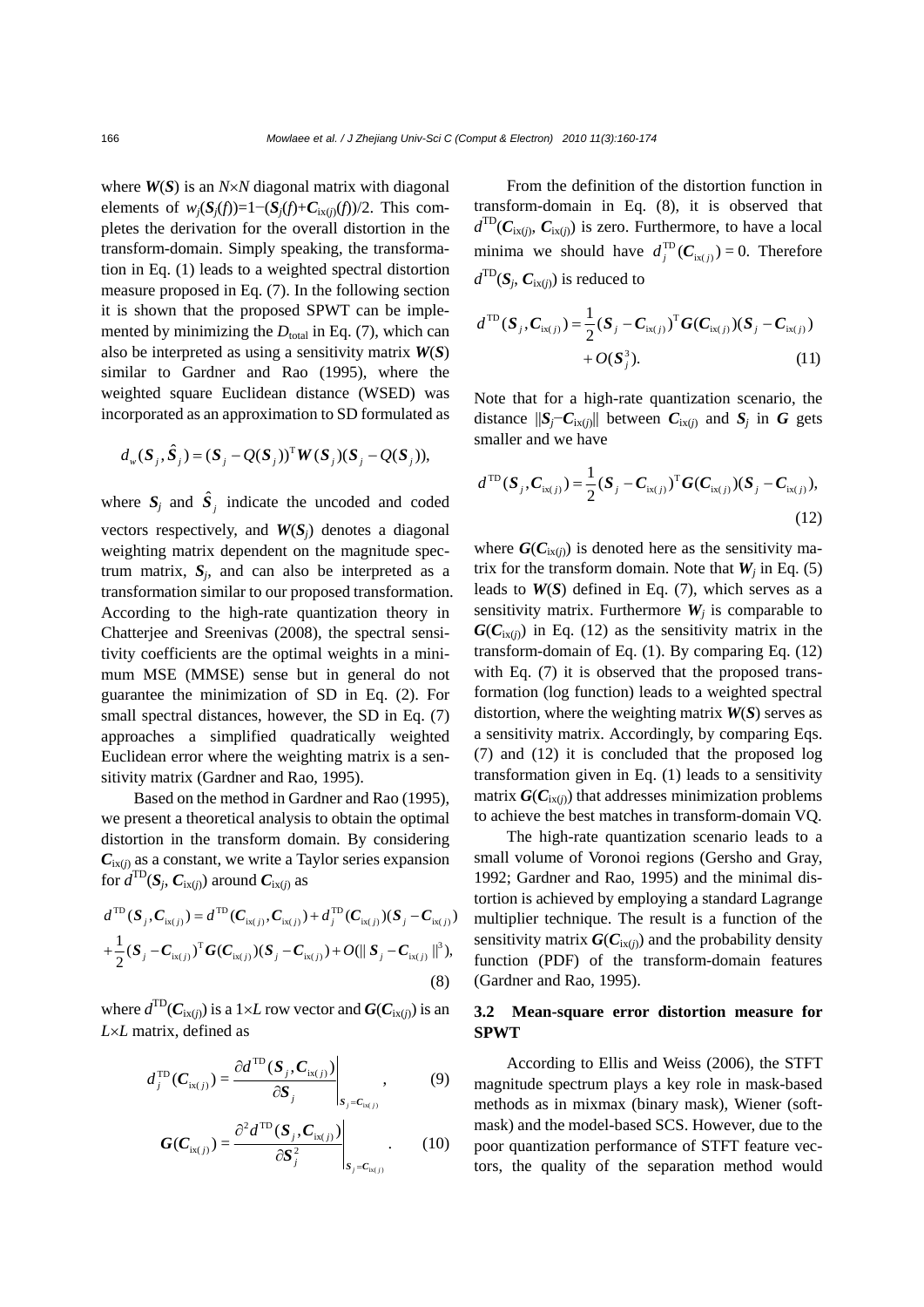typically degrade. To improve the quantization behavior of the model-based methods and to cope with the difficulties of the STFT, the SPWT on all possible  $S_i(f)$  is proposed as the following optimization scenario:

$$
\mathbf{S}_{\text{opt}}(f) = \arg\min_{\mathbf{S}_j(f)} \text{SD}_{\text{SPWT}}(\mathbf{S}_j, \hat{\mathbf{S}}_j), \qquad (13)
$$

where  $SD_{SPWT}(\cdot)$  is our proposed spectral distortion based on Eqs. (5)−(7), defined as

$$
SD_{SPWT}(S_j, \hat{S}_j) = \sum_{k=1}^{K} W_k |S_j^k - \hat{S}_j^k|^2, \qquad (14)
$$

where  $W_k$  is the perceptual weighting function having different values at the *k*th subband, and  $S_j^k$ ,  $\hat{S}_j^k$ are the uncoded and coded magnitude spectra within the *k*th subband, respectively. The subband frequencies are determined by employing Mel grouping on a frequency range in Mel scale. The motivation behind using subbands is to emphasize different frequency divisions in an uneven manner. To obtain the  $W_k$  proposed in Eq. (14), the subbands are designed by grouping Mel-frequency bands so that all subbands include an equal number of Mel-frequency bands. The objective is to minimize the distortion as

$$
D_{\text{SPWT}}(\boldsymbol{S}_j(f), \hat{\boldsymbol{S}}_j(f)) = \sum_{k=1}^K g_k^{\,p} d_{Q_k}(\boldsymbol{S}_j^k, \hat{\boldsymbol{S}}_j^k) / \sum_{k=1}^K g_k \,, (15)
$$

where  $D_{\text{SPWT}}$  denotes the overall perceptually weighted spectral distortion in subbands,  $d_{\Omega_k}(\cdot)$  indicates the Euclidean distance measured in the *k*th Mel band, and  $g_k$  ( $k \in [1, K]$ ) is the subband energy of  $S_i^k$  at the *k*th subband, defined as

$$
g_k = \sqrt{\frac{1}{\Omega_{\text{BW}}^k} \sum_{f=Q_k}^{Q_{k+1}} \mathbf{S}_j^k(f)},
$$
(16)

where  $\Omega_{BW}^{k}$  denotes the frequency bandwidth. According to Kondoz and Evans (1988), the exponent *p* in Eq. (15) accounts for the noise shaping factor selected through subjective listening tests for *p* within  $0 \le p \le 1$ . In Eq. (15) we select  $p=0.66$ , which highly correlates with perception (Stevens and Marks, 1965; Hermansky, 1990). As an example, for three subbands, the subband boundaries are given as:  $Q_1=100$  Hz,  $Q_2=$ 890 Hz, Ω3=1929 Hz, Ω4=3750 Hz. The weighting *gk* employed in Eq. (15) functions within subbands and preserves the spectral shape of subbands.

In a related work, Zavarehei *et al.* (2007) employed a WCBM as an effective tool for speech enhancement. Using the parameters of a harmonic plus noise model (HNM) obtained for the enhanced signal, their method defines a weighted *L*2-norm distance between the codewords and the enhanced signal as  $D_m(B_{NR,k}, C_{k,m}) = \sum_{k=1}^{N} [W_k(B_{NR,k} - C_{k,m})]^2$ , where  $W_k$ denotes the weight for the *k*th harmonic amplitude in the range [0, 1],  $C_{k,m}$  indicates the *k*th harmonic of the *m*th codebook entry (codeword),  $B_{NR,k}$  is the *k*th harmonic amplitude for the noise reduced frame (denoted by subscript 'NR') and is normalized to its energy defined as  $B_{NR,k} = A_{NR} / \sqrt{\sum_{k} A_{NR,k}^2}$ , where  $A_{NR}$  indicates the HNM amplitude vector, and *N* is the number of frames. Then the best codewords (with the lowest distance) are weighted based upon the inverse of the codeword distance  $C_m$  from HNM normalized harmonic amplitudes ( $B_{\text{NR}}$ ) and  $A_{\text{NR}} = \alpha B_{\text{NR}}$ . The optimum  $\alpha$  is obtained as (Zavarehei *et al.*, 2007)

$$
\alpha_{\rm opt} = \sum_k W_k A_{\text{NR},k} B_{\text{CB},k} / \sum_k W_k B_{\text{CB},k}^2. \qquad (17)
$$

The energy normalization in Eq. (17) was used to effectively restore harmonic components within subbands. In this research, we employed a similar energy normalization given by *gk* but applied to subbands based on groups of Mel-scale bands. The objective of the proposed SPWT is to minimize the SD between the  $S_j$  and  $\hat{S}_j$  in subbands. More specifically,  $g_k^p$  in Eq. (15) is similar to the weighting function  $W_k$ in Eq. (17), while spectral distortion  $d_{\Omega}$   $\leftrightarrow$  in the SPWT is comparable to  $D_m(\cdot)$  in Zavarehei *et al.* (2007).  $S_i^k$  and  $\hat{S}_i^k$  are also comparable to  $A_{NR,k}$  and  $B_{CB,k}$ , respectively, each pair denoting the original and codeword spectrum magnitude vectors. Our rationale for the normalization to the subband energies given by  $g_k$  is that the codebook entries will be independent of their energy variation across speech frames. The weighted distance  $SD_{SPWT}$  in Eq. (14) still preserves the shape of the spectrum and the frequency mapping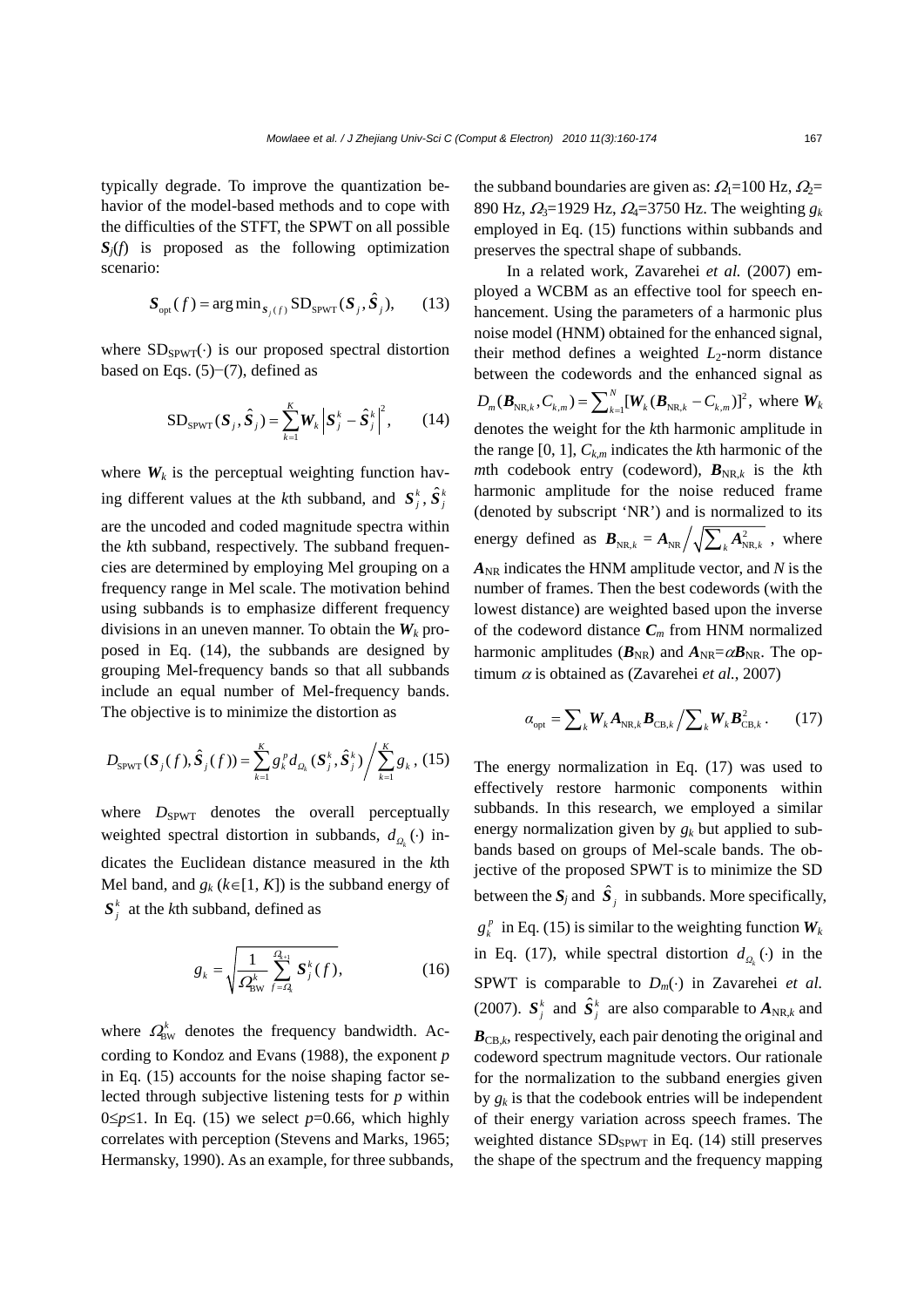to Mel leads to a performance that highly correlates to the perceptual quality. Our simulations show that the transformation in Eq. (1) leads to improvement in separation performance.

## **4 Simulation results**

In this section, we first describe the methods and the data employed for simulations to evaluate the performance of the proposed SPWT in an SCS scenario. The evaluation results are then compared to those obtained using previous mask-based approaches of mixmax (Roweis, 2003; Radfar *et al.*, 2007) and Wiener (Benaroya *et al.*, 2006; Srinivasan *et al.*, 2006; Reddy and Raj, 2007). We set two objective experiments to evaluate the separation performance as well as the lower bound on SD, comparing the proposed SPWT with other mask-based alternatives (mixmax and Wiener). The separation upper bound was measured in terms of the log likelihood-ratio (LLR), WSS, and PESQ (ITU-T P.862, 2001). Through evaluations, the SD statistical properties of the SPWT were compared to those obtained using the STFT feature. Finally, the MOS was employed for subjective evaluations and comparisons.

#### **4.1 Separation scenario**

To evaluate the performance of the methods proposed in this research, the following experiments were conducted. The speech corpus utilized in our simulations was composed of 100 sentences of male and female speech data chosen from the Cooke database (Cooke *et al.*, 2006). The signal was downsampled from 25 kHz to 8 kHz. The frame length was 32 ms and a frame shift of 8 ms was used*.* We considered only the speaker-dependent scenario in this work. For each speaker, 85 sentences were used for training and the remaining 15 sentences were chosen for testing. The training vector size (*N*) was chosen to be 15 times the codebook size (*M*) to provide the required accuracy and a tolerable complexity. Additionally, to determine the optimal codebook size and the number of subbands, the evaluations were conducted at *M*=128, 256, 512, 1024, 2048 and *k*∈[3, 6].

Fig. 1 depicts the separation scenario used for experimental results in this work. First, two speaker signals,  $s_1(n)$  and  $s_2(n)$ , were mixed together at a certain SSR determined by the attenuation of the acoustic transfer function (ATF) of *H*(*f*) in Fig. 1.



**Fig. 1 Block diagram for the simulations conducted in a single-channel separation scenario** 

The core of the SCS was composed of two trained VQ-codebooks, one for each speaker. The objective was to evaluate the separation upper-bound versus the SSR levels ranging within [−18, 18] dB. Let *i* and *j* be the optimal indices for speakers 1 and 2, respectively with *i*,  $j \in [1, M]$  where *M* denotes the VQ-codebook size. The estimated magnitude spectra,  $\hat{S}_{i,1}$  and  $\hat{S}_{i,2}$ , were obtained by replacing the centroid of the optimal index for each codebook, denoted by  $C_{iX(i)}$  and  $C_{iX(i)}$  respectively (Fig. 1). Next, the mixture approximation searched for the best match for codeword indices (*i*, *j*) and the two speaker VQ-models were combined to estimate the mixture. In this work, we assumed that the optimal indices were known a priori and we addressed no estimation error in the mixture estimation. This is also known as the ideal separation that implies the separation upper-bound. For signal reconstruction, the mixture phase  $\angle z(n)$ was used along with the best indices decoded as the estimated magnitude spectra  $(\hat{S}_{i,1}, \hat{S}_{i,2})$  to obtain

## $\hat{\mathbf{s}}_1(n)$  and  $\hat{\mathbf{s}}_2(n)$ .

Note that in this study we do not allow any estimation errors induced at the separation stage of the SCS by using the original signals  $s_1(n)$  and  $s_2(n)$  in the separation. Hence, we assume that the optimal indices are available to the mixture estimator (this work is aimed to evaluate the upper-bound separation for the proposed SPWT and to compare it with STFT-based methods). The ultimate goal is to compare the quantization performance by evaluating the quality of the separated output obtained using each method. In this aspect, the evaluations were conducted with respect to the separation performance obtained from the proposed SPWT and those attained by log spectrum, and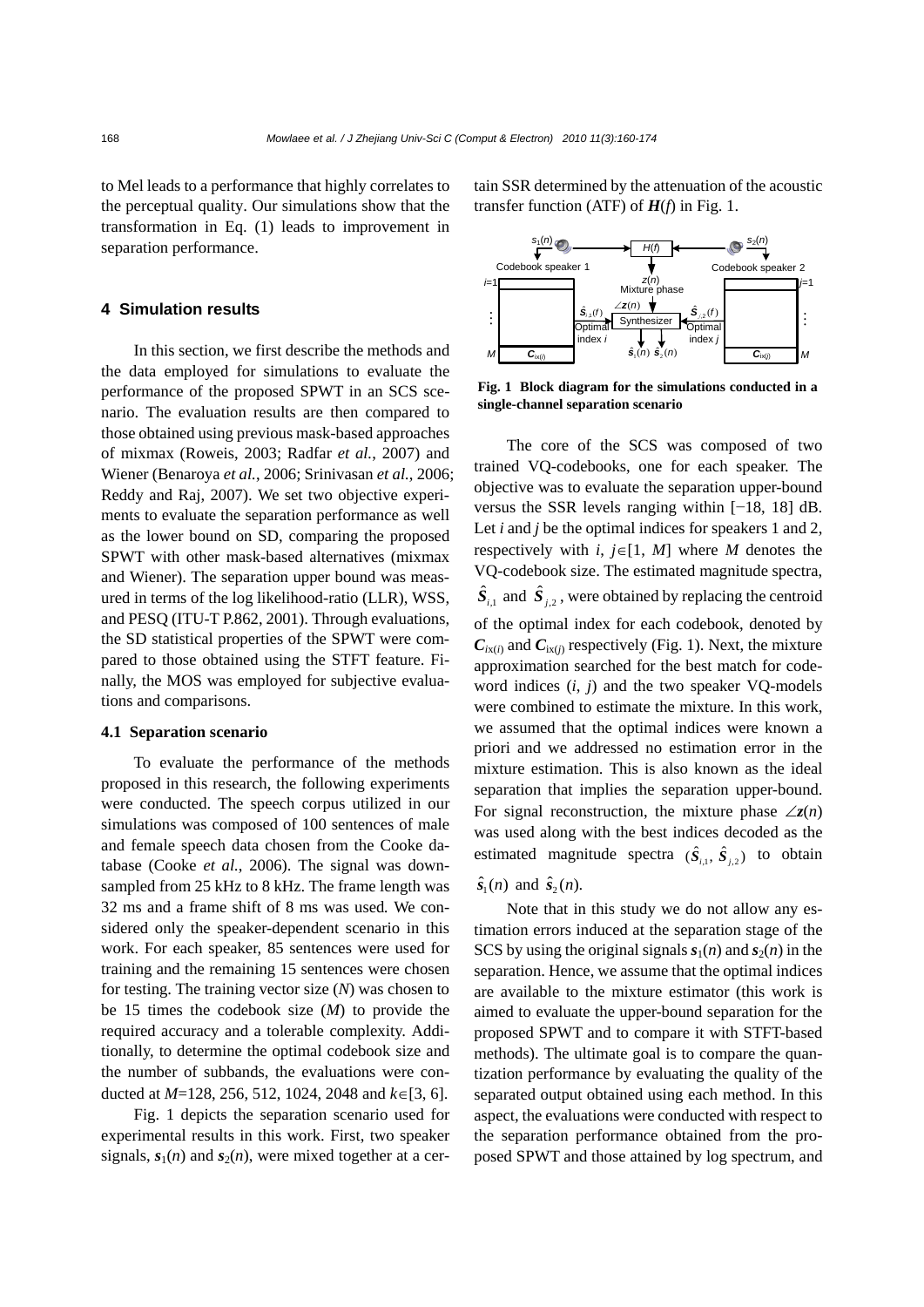magnitude spectrum. On the other hand, it is quite useful to assess the upper-bound approximation for the separation task (called the ideal estimation) (Radfar *et al.*, 2007). Hence, this study reports a comparison of the upper-bound separation performance for different methods.

## **4.2 Benchmark methods**

To demonstrate the quality of the proposed SPWT and to compare it with the performance of other mask-based methods, mixmax (Roweis, 2003; Radfar *et al.*, 2007) and the Wiener filter (Benaroya *et al.*, 2006; Reddy and Raj, 2007) were employed as the benchmark methods. In the following, the methods are briefly reviewed. The main objective of these methods is to design two binary masks to be applied to the spectrum of the mixed signal to recover individual signals. These methods utilize the fact that within a critical band the weaker signal is masked by the stronger one (Moore, 1997), i.e., the masking phenomenon. From DFT-spectra  $S_1(f)$  and  $S_2(f)$  two ideal binary masks were generated as  $\text{mask}_{1}^{\text{ideal}}( f ) = 1$ if  $S_1(f) > S_2(f)$  and 0 otherwise. Similarly,  $\text{mask}_{2}^{\text{ideal}}( f)=1 \text{ if } S_{2}(f) > S_{1}(f) \text{ and } 0 \text{ otherwise, with}$ *f*∈[1, *L*] where *L* is the DFT size. Multiplying the ideal masks by the mixed DFT-spectrum *Z* gave the estimated spectra and we have  $\hat{S}_1^{\text{ideal}} = \mathbf{Z} \times \text{mask}_1^{\text{ideal}},$  $\hat{S}_2^{\text{ideal}} = \mathbf{Z} \times \text{mask}_2^{\text{ideal}}$ . The estimated spectra along with the phase of the mixture,  $\varphi$ <sub>z</sub>, was used to recover the time domain signals as  $\hat{S}_t^{\text{ideal}} = \text{FD}_L^{-1} (\hat{S}_t^{\text{ideal}} e^{j \angle \varphi_z})$ ,  $t \in \{1, 2\}$ , where  $FD<sub>L</sub><sup>-1</sup>$  is the *L*-point inverse-DFT. Note that the binary mask aims to retain the stronger signal in a mixture by removing the interferencedominant units instead of recovering both target and masked signals (Roweis, 2003; Radfar *et al*., 2007; Srinivasan and Wang, 2008).

As another benchmark method, the Wiener filter is employed as a spectral-domain filter (Benaroya *et al.*, 2006; Reddy and Raj, 2007). Wiener-based separation algorithms utilize mostly the additivity of the power spectrum of the independent sources to separate a mixture. The Wiener estimation is formulated as

$$
FD_{L}(\hat{S}_{t}) = \frac{S_{1}}{S_{1} + S_{2}} S_{z}, \ \ t \in \{1, 2\} \ ,
$$

where  $FD<sub>L</sub>(.)$  represents the *L*-point DFT, and  $S<sub>z</sub>$  denotes the power spectrum of the mixed signal. Note that the Wiener filter basically filters the mixture signal according to the SSR. This implies that a Wiener filter mask for the SCS (Loizou, 2007) is based upon soft-decisioning.

**Experiment 1** (Separation performance) Fig. 2 depicts the separation upper-bound performance for different methods, where PESQ is used as our objective measure to assess the quality of the separated outputs for different methods.



**Fig. 2 (a) Separation upper-bound for STFT, SPWT and mask-based methods in terms of PESQ with different codebook sizes; (b) Comparing the methods with their optimal codebook sizes** 

The separation was conducted at SSR levels ranging from −18 to 18 dB. For a fair comparison between the mask- and VQ-based methods, in all methods it was assumed that the optimal indices were known a priori. The only difference was in the synthesis stage: the SPWT employed a perceptually relevant distortion measure defined in Eq. (15), while the mask-based methods applied a mask to the mixed signal to produce the separated outputs (as discussed in Section 4.1). Remember that both methods employ the phase information of the mixture to reconstruct their separated output signals. In Fig. 2, the results are shown for speakers chosen from the Cooke database.

Several important observations can be made from Fig. 2a: (1) At large SSRs, the proposed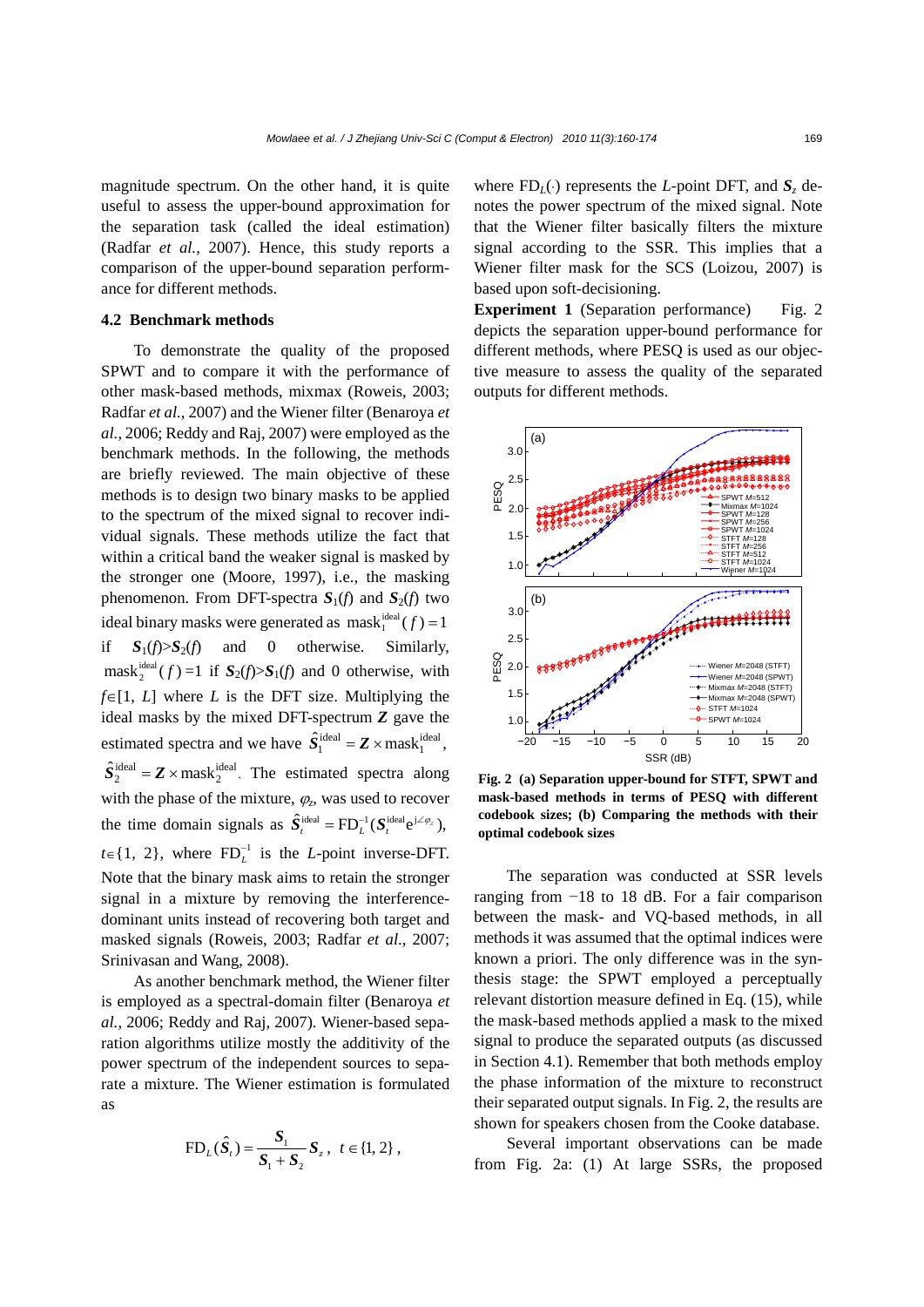VQ-based method SPWT asymptotically reached the performance achieved using the mask-based (ideal mask) method especially for codebook sizes larger than 512 (comparing the PESQ scores of the SPWT at *M*=1024 with those obtained using mixmax at *M*=1024 or 2048, Fig. 2b). (2) The VQ-based methods were less sensitive to SSR variation. This was verified by a PESQ difference of 0.8 as compared to 1.8 for mixmax and 2.85 for Wiener. This provides a significant improvement over undesirable large fluctuation experienced by the mask-based methods. (3) The VQ-based methods provided a higher PESQ compared to the mask-based methods at low SSRs. The best result for the SPWT was obtained by employing *M*=1024.

To conduct a better comparison between different SCS methods based on their feature, the simulation explained was repeated for the methods using the optimal codebook size for each method. Fig. 2b compares the approaches of the proposed SPWT with *M*=1024, STFT with *M*=1024, and mask-based methods with *M*=1024 and 2048. It was observed that the SPWT with *M*=1024 outperformed the STFT with *M*=1024. Additionally, in mask-based methods, using SPWT led to higher PESQ results compared to the STFT (Fig. 2b). Finally, compared to the STFT-based SCS, the SPWT led to a higher performance in PESQ for each selection of the codebook size (*M*=128, 256, 512, 1024).

The presented results showed that the proposed SPWT contributed to a higher upper-bound performance of speech separation. It can be inferred that the VQ-based approaches improve the separation result especially at low SSRs where the mask-based methods result in poor separation quality. This is evident from the PESQ curves for mixmax or Wiener at SSR<0 dB in Fig. 2. The proposed SPWT was also evaluated for various numbers of subbands from 3 to 6. It was observed that with a codebook size of  $M=2048$ , choosing  $k=3$  and  $k=4$  achieved the best PESQ score for a female and a male speaker, respectively.

**Experiment 2** (Spectral distortion analysis)In order to assess the quantization performance of the methods discussed in this research, the average SD and the number of outliers were evaluated. According to Paliwal and Kleijn (1995), to remove any audible distortion, the average SD for all frames should be

limited to about 1 dB. Under these conditions, the quantizer introduces negligible distortion (for transparent coding). In addition, there should be no outlier frames with SD>4 dB and the percentage of frames with 2 dB<SD<4 dB should be lower than 2% (Paliwal and Kleijn, 1995).

The quantization performance and details of SD statistics (SD<2 dB, SD>4 dB, and 2 dB<SD<4 dB) are shown in Tables 1 and 2 for the features discussed in this research. Tables 1 and 2 summarize the SD statistics for a female and a male speaker, respectively. Three subbands with *M*=2048 codewords sufficed to obtain the best performance for the proposed SPWT. As is evident from Table 1, the SPWT significantly outperformed the STFT with SD<2 dB (98.91%) and outlier=0.02% for the SPWT as compared to SD< 2 dB (80.49%) and outlier=5.46% for STFT. Similarly, for a male speaker at SD<2 dB we obtained 96.63% and outlier=0.03% for the SPWT as compared to 63.89% and outlier=7.24% for STFT.

Table 3 presents the speech separation upperbound for the SPWT versus the number of subbands. The separation performance was assessed in terms of objective measures: LLR, WSS, and PESQ. The best performance for the female speaker was obtained using 4 subbands and 2048 codewords. Other objective measures were LLR=0.68, WSS=19.71, and PESQ=2.5. For the male speaker the best result was obtained at  $k=3$  and  $M=2048$  with LLR=0.66, WSS=19.24, and PESQ=2.41.

Table 4 shows the evaluation results for different feature parameters discussed in this work: log-spectrum amplitude, the STFT, and the SPWT. The results were obtained for a female speaker. It was again observed that the SPWT showed the largest percentage (99.46%) for SD<2 dB and the lowest outliers (0.04% for SD<4 dB). The results showed significant improvements over those obtained using the STFT (70.45% for SD $<$ 2 dB, outlier=9.64%) and log-spectrum amplitude (25.66% for SD<2 dB, outlier=12.63%). The results for the SPWT were reported versus various codebook sizes *M*∈{256, 512, 1024, 2048}. We found that choosing a codebook size of *M*=2048 balanced the required accuracy and the computational complexity. The number of outliers within 2 dB<SD<4 dB was also critical. According to Table 4, the SPWT introduced only 0.5% of the whole spectral distortion within 2 dB<SD<4 dB, compared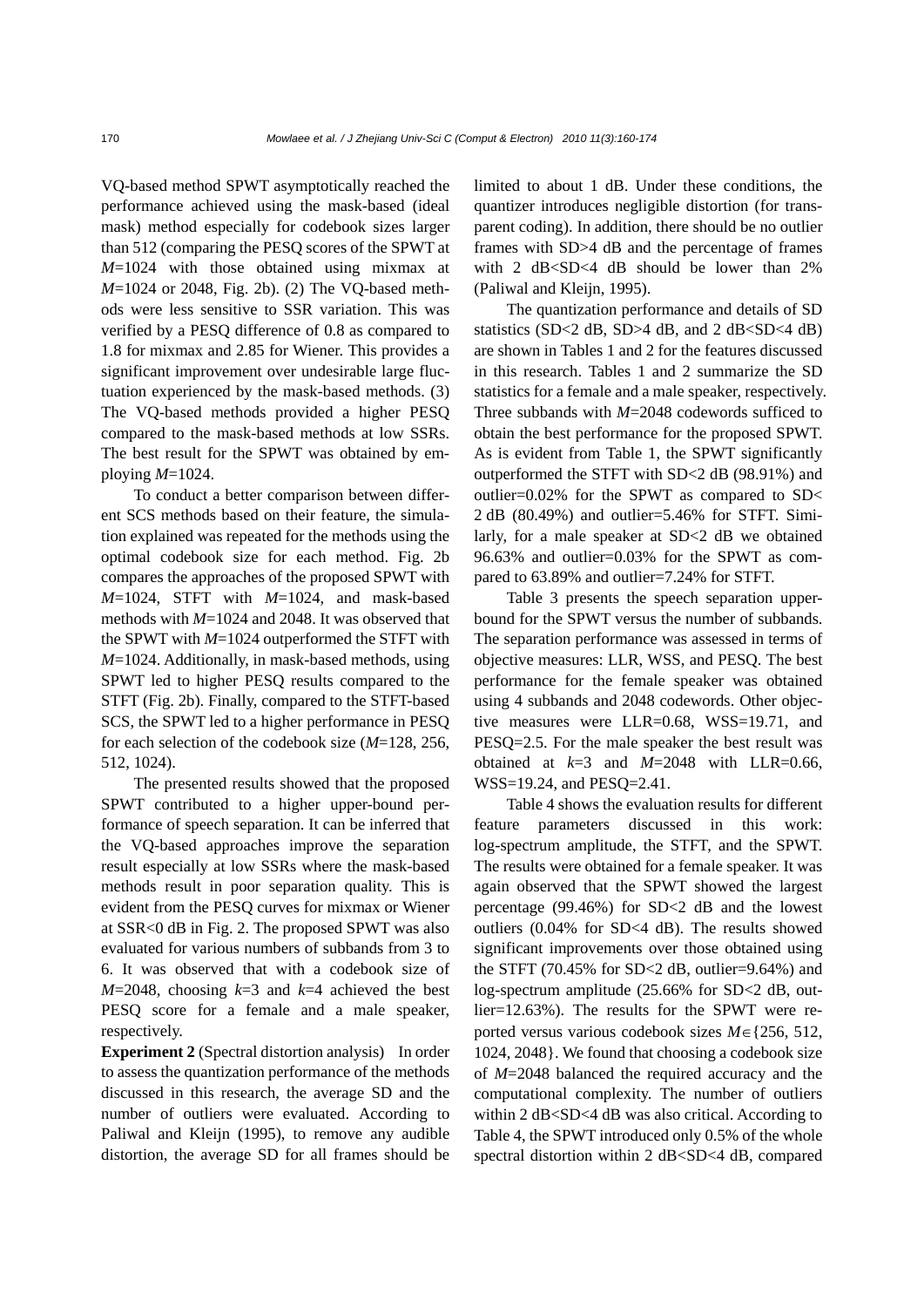|                 | SD outliers $(\%)$ |       |           |       |       |           |       |      |      |      |
|-----------------|--------------------|-------|-----------|-------|-------|-----------|-------|------|------|------|
| <b>Scenario</b> |                    |       | $SD>4$ dB |       |       |           |       |      |      |      |
|                 | $M = 128$          | 256   | 512       | 1024  | 2048  | $M = 128$ | 256   | 512  | 1024 | 2048 |
| SPWT, $k=3$     | 96.73              | 97.14 | 93.71     | 99.25 | 98.91 | 0.10      | 0.20  | 0.27 | 0.03 | 0.02 |
| SPWT, $k=4$     | 96.10              | 96.63 | 96.33     | 99.30 | 97.51 | 0.10      | 0.15  | 0.15 | 0.03 | 0.05 |
| SPWT, $k=5$     | 97.34              | 94.63 | 94.43     | 98.15 | 96.18 | 0.10      | 0.31  | 0.34 | 0.08 | 0.13 |
| SPWT, $k=6$     | 88.31              | 88.23 | 94.39     | 98.94 | 99.46 | 0.72      | 0.67  | 0.10 | 0.05 | 0.02 |
| <b>STFT</b>     | 69.59              | 69.21 | 69.59     | 81.21 | 80.49 | 10.08     | 11.68 | 5.59 | 4.85 | 5.46 |

**Table 1 SD statistics for a female speaker versus different** *M* **and subbands (for SD<2 dB and SD>4 dB)** 

Bold numbers represent the best results

**Table 2 SD statistics for a male speaker versus different** *M* **and subbands (for SD<2 dB and SD>4 dB)** 

|                 | SD outliers $(\% )$ |       |       |         |       |           |       |       |      |      |
|-----------------|---------------------|-------|-------|---------|-------|-----------|-------|-------|------|------|
| <b>Scenario</b> |                     |       |       | SD>4 dB |       |           |       |       |      |      |
|                 | $M = 128$           | 256   | 512   | 1024    | 2048  | $M = 128$ | 256   | 512   | 1024 | 2048 |
| SPWT, $k=3$     | 91.03               | 90.67 | 88.94 | 93.84   | 96.63 | 0.40      | 0.45  | 0.25  | 0.18 | 0.03 |
| SPWT, $k=4$     | 88.08               | 87.92 | 87.43 | 94.45   | 93.86 | 1.11      | 0.65  | 0.45  | 0.12 | 0.17 |
| SPWT, $k=5$     | 85.47               | 93.18 | 98.11 | 97.93   | 95.49 | 0.91      | 0.40  | 0.07  | 0.03 | 0.08 |
| SPWT, $k=6$     | 89.77               | 93.57 | 98.43 | 93.13   | 92.81 | 0.41      | 0.30  | 0.05  | 0.21 | 0.17 |
| <b>STFT</b>     | 44.86               | 46.73 | 49.85 | 62.43   | 63.89 | 20.26     | 19.37 | 16.13 | 8.55 | 7.24 |

Bold numbers represent the best results

**Table 3 Speech separation upper-bound versus different** *M* **and subbands for a female and a male speaker in terms of objective measures LLR, WSS, and PESQ** 

|             | SD outliers $(\%)$ |       |             |            |            |             |          |            |             |            |            |             |  |
|-------------|--------------------|-------|-------------|------------|------------|-------------|----------|------------|-------------|------------|------------|-------------|--|
| Scenario    | Female             |       |             |            |            |             |          | Male       |             |            |            |             |  |
|             | $M = 1024$         |       |             | $M = 2048$ |            |             | $M=1024$ |            |             | $M = 2048$ |            |             |  |
|             | LLR                | WSS   | <b>PESO</b> | <b>LLR</b> | <b>WSS</b> | <b>PESO</b> | LLR      | <b>WSS</b> | <b>PESO</b> | LLR        | <b>WSS</b> | <b>PESO</b> |  |
| SPWT, $k=3$ | 0.69               | 20.06 | 2.42        | 0.69       | 19.95      | 2.49        | 0.77     | 21.07      | 2.18        | 0.66       | 19.24      | 2.41        |  |
| SPWT, $k=4$ | 0.69               | 20.85 | 2.40        | 0.68       | 19.71      | 2.50        | 0.76     | 20.9       | 2.22        | 0.67       | 19.49      | 2.41        |  |
| SPWT, $k=5$ | 0.68               | 20.56 | 2.39        | 0.71       | 20.27      | 2.49        | 0.81     | 21.27      | 2.12        | 0.68       | 19.31      | 2.41        |  |
| SPWT, $k=6$ | 0.70               | 20.33 | 2.31        | 0.72       | 19.89      | 2.49        | 0.78     | 20.94      | 2.17        | 0.67       | 19.30      | 2.42        |  |

Bold numbers represent the best results

**Table 4 Comparison of the statistics of the SD of different feature types** 

| Feature     | M    | SD outliers (%) |                  |         |  |  |  |  |  |
|-------------|------|-----------------|------------------|---------|--|--|--|--|--|
|             |      | $SD < 2$ dB     | 2 dB < SD < 4 dB | SD>4 dB |  |  |  |  |  |
| <b>SPWT</b> | 256  | 88.94           | 8.00             | 3.06    |  |  |  |  |  |
|             | 512  | 96.88           | 2.79             | 0.33    |  |  |  |  |  |
|             | 1024 | 98.92           | 0.88             | 0.19    |  |  |  |  |  |
|             | 2048 | 99.46           | 0.50             | 0.04    |  |  |  |  |  |
| Log         | 2048 | 25.66           | 61.71            | 12.63   |  |  |  |  |  |
| STFT        | 2048 | 70.45           | 19.91            | 9.64    |  |  |  |  |  |

to 19.91% for STFT and 61.71% for log-spectrum amplitude. The results indicated that the SPWT significantly reduced the number of outliers and provided a more appropriate statistical model.

As another important measure, the histogram of distortion of SD was evaluated for each feature. After the training of the VQ-codebooks for each feature, 15% of the sentences, which were not trained by the codebook, were chosen for testing. The SD statistics were obtained by averaging the SD results for these test sentences. Fig. 3 depicts the histogram of SD for three features: (1) STFT magnitude spectrum (Fig. 3a), (2) log-spectrum amplitude (Fig. 3b), and (3) SPWT (Fig.3c). As observed from the figures, the number of outliers in STFT was unacceptably high (5.75%) compared to that obtained by the proposed SPWT (0.06%). The averaged SD (1.3) obtained by STFT was also unacceptably higher than that obtained by the SPWT (0.32). Accordingly, it was found that,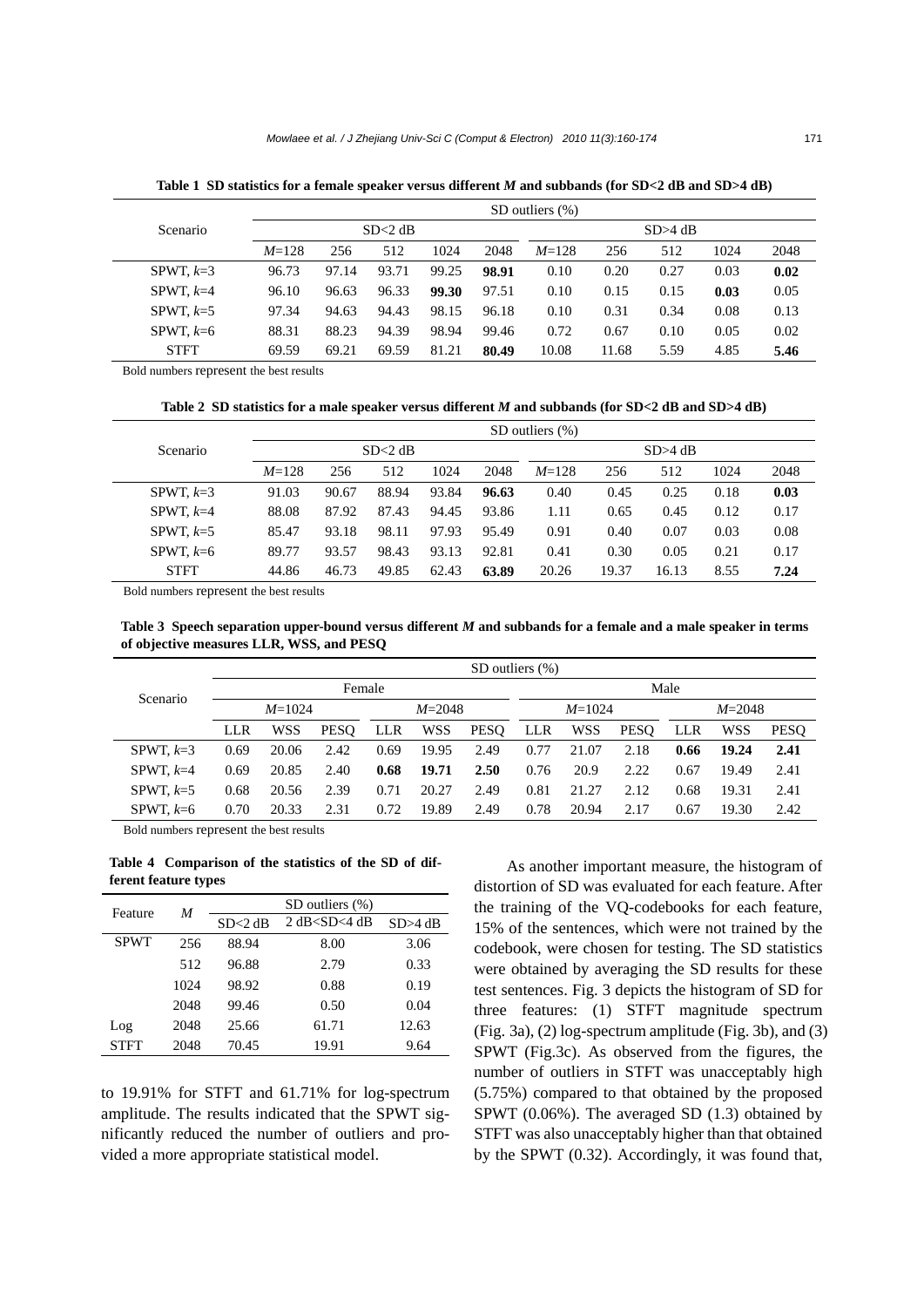compared to the almost Gaussian PDF obtained by log-spectrum (Fig. 3b), the statistical distribution for STFT and SPWT (Figs. 3b and 3c) were more compact. The proposed SPWT consequently led to a highly compact PDF that was very desirable for quantization purposes in model-based SCS (Fig. 3). In contrast, using the log-magnitude spectrum resulted in a Gaussian distribution for spectral distortion.



**Fig. 3 The histogram of the spectral distortion (SD) for (a) magnitude spectrum, (b) log spectrum, and (c) SPWT (Mowlaee and Sayadiyan, 2009)**

According to (Martin, 2005; Hendriks and Rainer, 2007), the normal inversed Gaussian (NIG) distribution provides a more accurate fit to the histogram of speech DFT coefficients than the Gaussian density (Fig. 3b). By considering both coded and uncoded speech spectra as NIG-distributed independent random variables, their difference (denoted by the SD in Eq. (2)) is also NIG-distributed (Chhikara and Folks, 1989). Similarly, from Fig. 3c we conclude that the spectral distortion for SPWT is similar to NIG distribution. Accordingly, the histogram of SD for the SPWT (Fig. 3c) leads to the improved quantization performance, and consequently guarantees low SD compared to other feature types while being employed in the decoding stage of SCS.

Note that the proposed distortion measure (SPWT) given in Eq. (15) is very similar to the signal and segment-dependent band importance function recently proposed as a weighting function in calculating articulation index measure in Ma *et al.* (2009), where such measure highly correlates to the intelligibility of speech in the presence of other talker signal. Similarly, in this paper we demonstrated that by using a subband transformation (called SPWT) it is possible to significantly improve the perceptual quality in the VQ-based single-channel speech separation framework.

# **4.3 Subjective evaluations**

A mean opinion score (MOS) listening test was used as a subjective measure to assess the perceived quality of the separated signals obtained using the benchmark and the proposed methods. A total of 10 persons of various ages participated and were trained for the test. The subjects included 5 women and 5 men with graduate-level educations. The participants listened to the original and synthesized signals by the STFT, SPWT and mask-based methods. Then they were asked to give an opinion score from 1 to 5 (1=bad and 5=excellent quality). The MOS was obtained by averaging the results.

The proposed SPWT provided superior results at SSR<0 dB. For an SSR of −6 dB, it was observed that the SPWT obtained a MOS of 3 out of 5 while the magnitude spectrum and the log spectrum resulted in a MOS of 2.5 and 2, respectively. By further examining the synthesized qualities, we found that in general the mask-based methods led to two deficiencies: (1) some portions of speech in the masked signal, with high perceptual importance, may be completely masked by the dominant speaker (Srinivasan and Wang, 2008), and (2) portions of the other speaker signal is perceptible in parts of the separated output signals, a detrimental phenomenon called cross-talk as already reported in Radfar *et al.* (2007) or intrusion percentage (Hu and Wang, 2004). To assess the quality of the reconstructed signals, please visit http://ele.aut.ac.ir/~pejmanmowlaee/jzus.htm where downloadable audio files are available.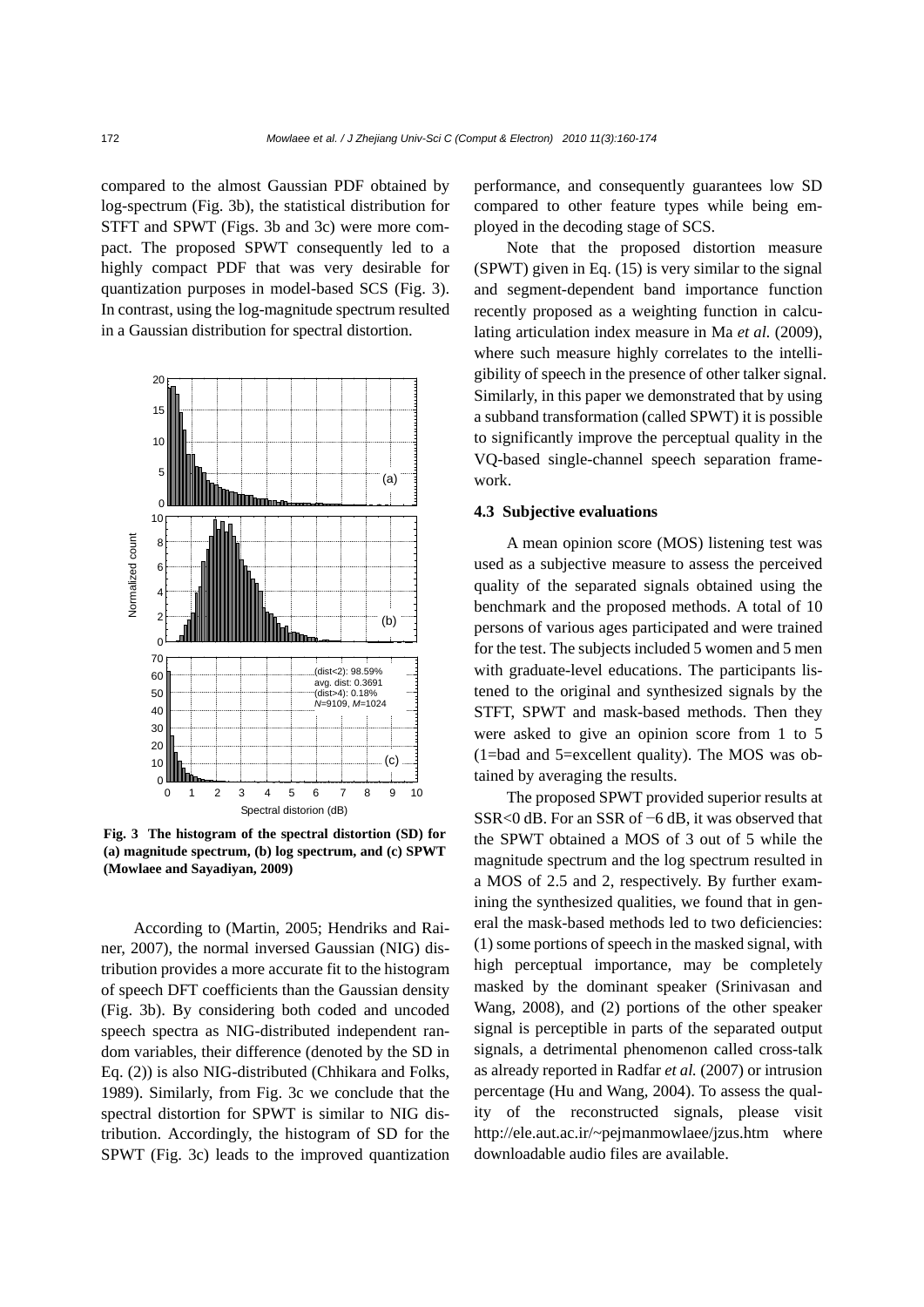#### **5 Conclusion and future work**

In this paper, a subband perceptually weighted transformation called SPWT is proposed to improve the separation performance of the SCS scenario. The objective of the proposed method is to effectively map the conventional STFT features into a more perceptually relevant transform-domain feature to offer an attractive alternative feature in SCS. The proposed method is based on two solid psychoacoustic foundations: (1) Mel-band grouping, and (2) perception of loudness. The mathematical formulations are presented to derive distortion measure in transform domain. The proposed SPWT was compared with other mask-based methods (the mixmax and Wiener) in terms of two measures: (1) separation upper-bound, and (2) SD statistics. Extensive evaluations were conducted to determine the upper-bound of separation performance for the VQ-based SCS. It was observed that the SPWT led to higher synthesis and separation performance in terms of PESQ compared to STFT and mask-based methods. Moreover, the SPWT achieved a more appropriate quantization performance compared to those obtained by log-spectrum amplitude and magnitude spectrum. Also, using the proposed method in the SCS framework significantly improved the synthesized output quality as indicated by PESQ and the MOS.

For future work, we aim to add dynamic information to improve the VQ-based SCS and to reduce the ambiguity in index finding. Two factors, continuity and dynamic of the underlying speaker signals, will be considered by incorporating memory in the mixture approximation stage. In addition, as a remaining issue with the VQ-based SCS, we have recently incorporated the mixture estimation stage (separation part) into the system proposed in this work. The separation stage is implemented by minimizing a subband perceptually weighted distortion measure. Then the most likely indices for each speaker codebook are found. The primary results are promising and superior compared to those obtained using the STFT mask-based methods. By employing the proposed transform-domain separation system we expect to make significant improvements in the separation performance at low SSRs. The proposed ideas of employing dynamics as well as reducing the ambiguity in index finding (at the separation stage) will also serve as further improvements to fine-tune the separation stage results.

#### **Acknowledgements**

The authors would like to thank the anonymous reviewers for their extensive review of the paper and quite valuable comments.

#### **References**

- Bach, F.R., Jordan, M.I., 2006. Learning spectral clustering, with application to speech separation. *J. Mach. Learn. Res.*, **7**(1):1963-2001.
- Barker, J., Shao, X., 2007. Audio-Visual Speech Fragment Decoding. Proc. Int. Conf. on Auditory-Visual Speech Processing, p.37-42.
- Barker, J., Cooke, M., Ellis, D., 2005. Decoding speech in the presence of other sources. *Speech Commun.*, **45**(1):5-25. [doi:10.1016/j.specom.2004.05.002]
- Barker, J., Coy, A., Ma, N., Cooke, M., 2006. Recent Advances in Speech Fragment Decoding Techniques. 9th Int. Conf. on Spoken Language Processing, p.85-88.
- Benaroya, L., Bimbot, F., Gribonval, R., 2006. Audio source separation with a single sensor. *IEEE Trans. Audio Speech Lang. Process.*, **14**(1):191-199. [doi:10.1109/TSA. 2005.854110]
- Bishop, C.M., 2006. Pattern Recognition and Machine Learning. Information Science and Statistics Series. Springer, New York, USA, p.2-3. [doi:10.1007/978-0- 387-45528-0]
- Chatterjee, S., Sreenivas, T.V., 2008. Predicting VQ performance bound for LSF coding. *IEEE Signal Process. Lett.*, **15**(1):166-169. [doi:10.1109/LSP.2007.914786]
- Chhikara, R., Folks, L., 1989. The Inverse Gaussian Distribution: Theory, Methodology and Applications. CRC Press, Marcel Dekker Inc., New York, USA, p.39-52.
- Christensen, M.G., Jakobsson, A., 2009. Multi-Pitch Estimation. Synthesis Lectures on Speech and Audio Processing. Morgan and Claypool Publishers, San Rafael, CA, USA, p.1-24. [doi:10.2200/S00178ED1V01Y200903SAP005]
- Cooke, M.P., Barker, J., Cunningham, S.P., Shao, X., 2006. An audiovisual corpus for speech perception and automatic speech recognition. *J. Acoust. Soc. Am.*, **120**(5):2421- 2424. [doi:10.1121/1.2229005]
- Ellis, D.P.W., Weiss, R.J., 2006. Model-Based Monaural Source Separation Using a Vector-Quantized Phase-Vocoder Representation. IEEE Int. Conf. on Acoustics, Speech and Signal Processing, p.957-960. [doi:10.1109/ ICASSP.2006.1661436]
- Gardner, W., Rao, B., 1995. Theoretical analysis of the high rate vector quantization of LPC parameters. *IEEE Trans. Speech Audio Process.*, **3**(5):367-381. [doi:10.1109/89. 466658]
- Gersho, A., Gray, R.M., 1992. Vector Quantization and Signal Compression. Kluwer Academic Publishers, Boston, USA, p.345-372.
- Gray, R.M., 1990. Source Coding Theory. Kluwer International Series in Engineering and Computer Science. Kluwer Academic Publishers, Boston, USA, p.43.